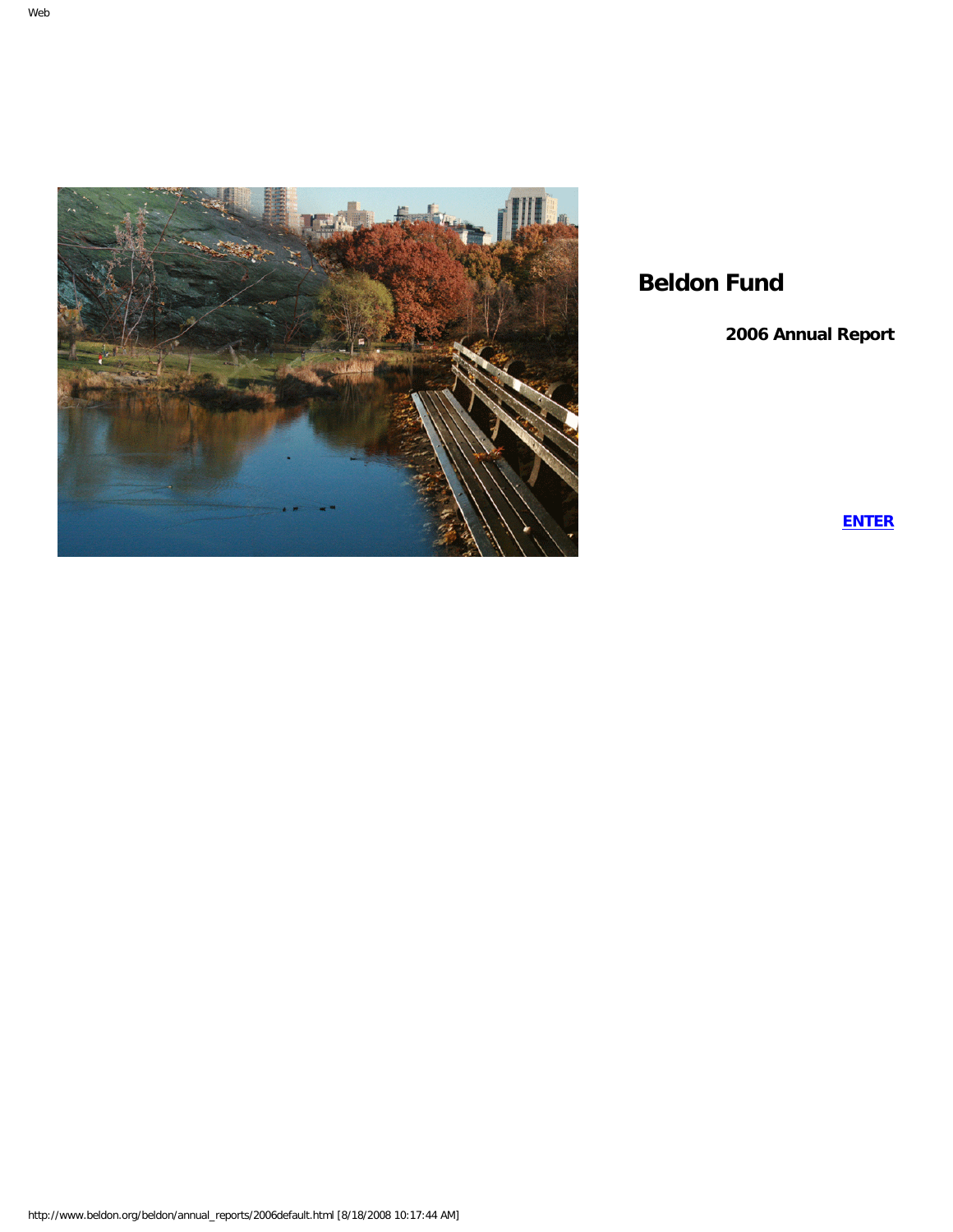<span id="page-1-0"></span>

# **Beldon Fund**

●

●

●

# **2006 Annual Report**

[2006 Grants List](#page-2-0)

**[Financials](#page-34-0)** 

**[Guidelines](#page-23-0)**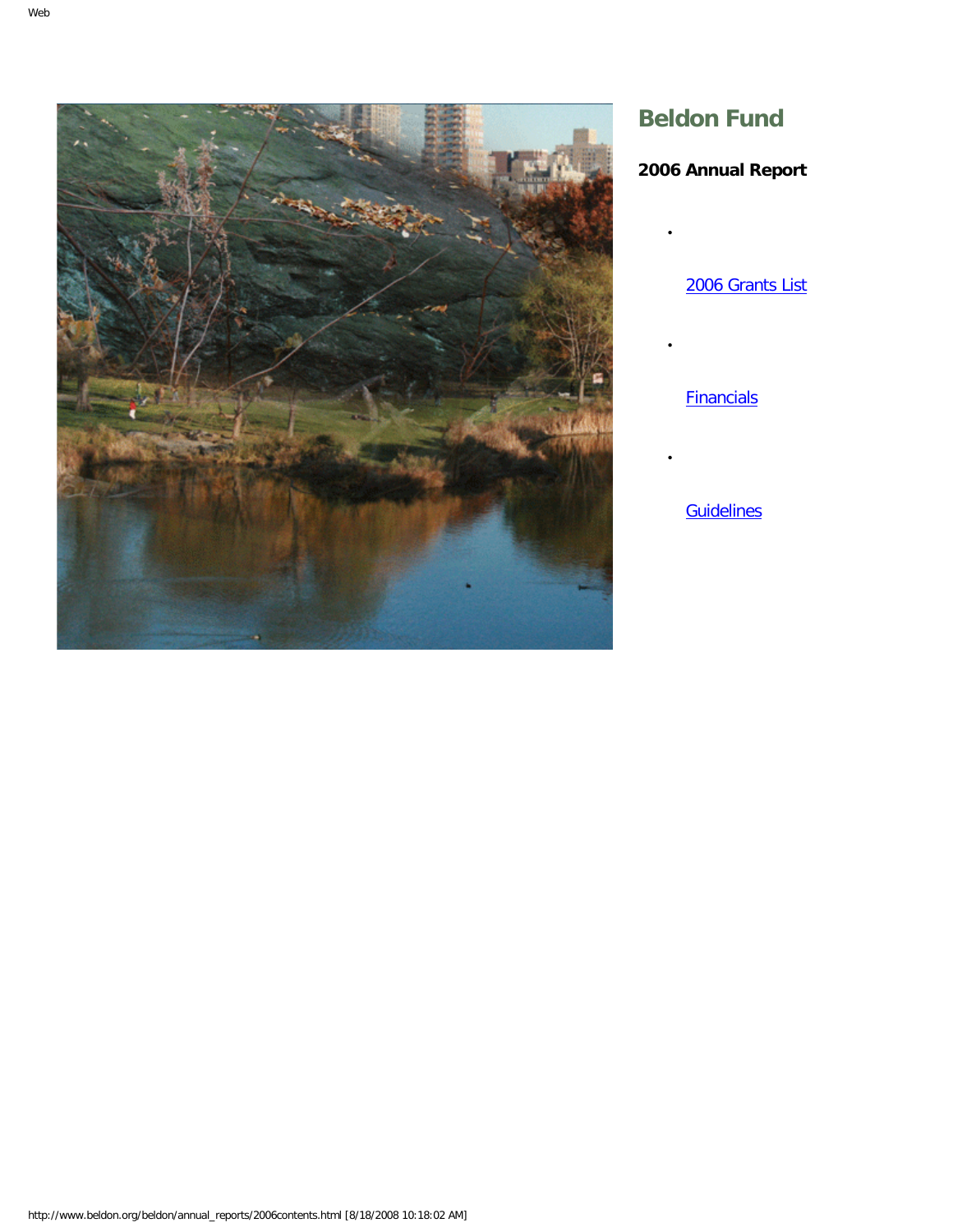<span id="page-2-0"></span>

#### **Alliance for Justice**

A grant to Alliance for Justice for its Nonprofit Advocacy Project and Foundation Advocacy Initiative to advance a proactive agenda to strengthen the ability of nonprofit organizations and foundations to participate in public policy advocacy.

Washington, DC 1 year

#### **American Institute for Social Justice**

A general support grant to the American Institute for Social Justice for its nationwide training and leadership development work.

Washington, DC 1 year

#### **American Institute for Social Justice**

A project support grant to the American Institute for Social Justice to support its 2007 planning for its organizing and training programs.

Washington, DC 1 year

# **Center for Community Change**

A general support grant to support and strengthen grassroots organizing groups as they integrate civic engagement strategies into their ongoing programs.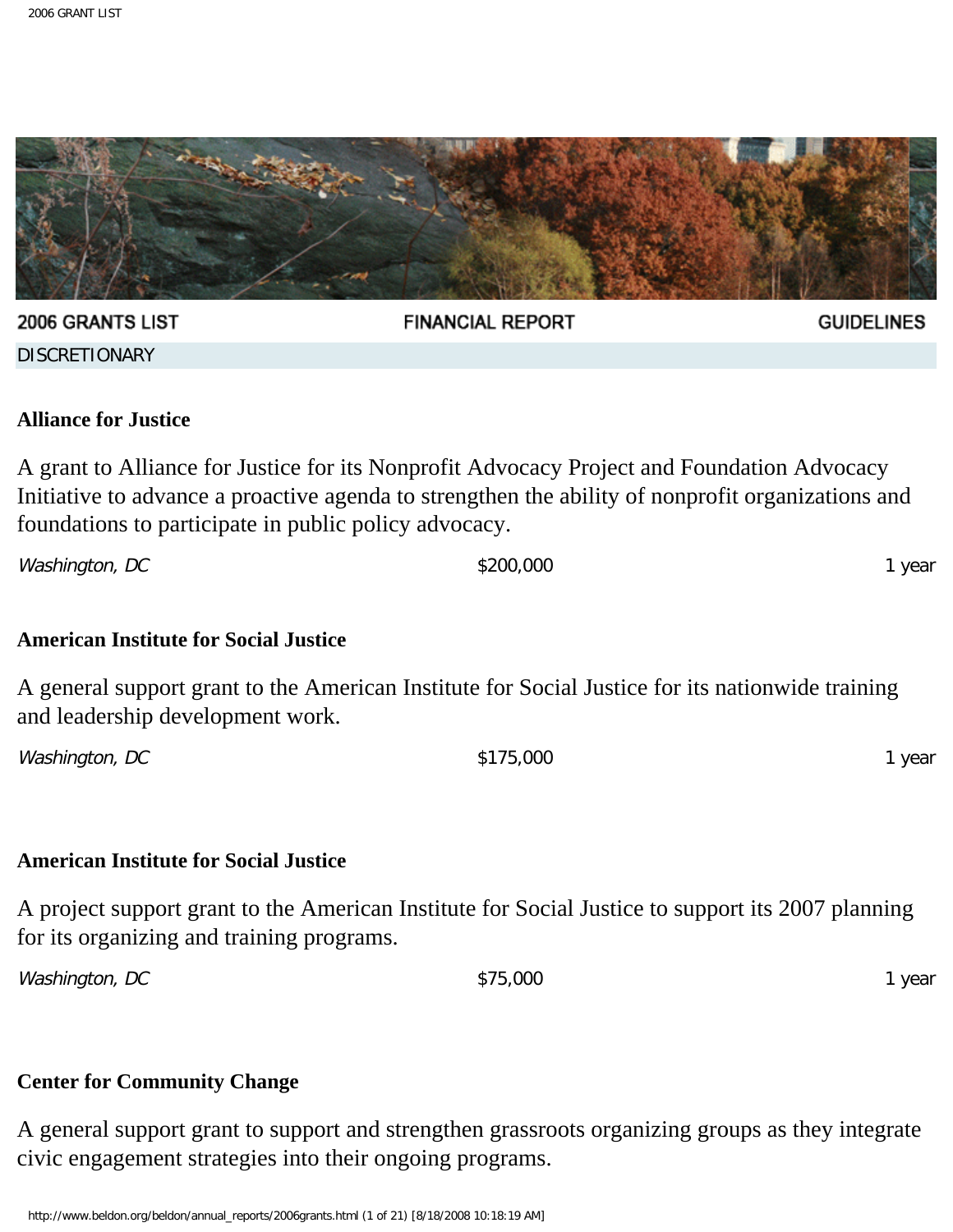Washington, DC \$75,000

#### **Environmental Support Center**

A general support grant to Environmental Support Center for its efforts to help grassroots and state-based advocacy organizations, and a project support grant for its new FUNDS project.

| Washington, DC | \$350,000 | <sup>2</sup> years |
|----------------|-----------|--------------------|
|----------------|-----------|--------------------|

#### **Green Corps**

A general support grant to Green Corps to increase the pool of new trained staff, volunteers, and activists in the Upper Midwest through intensifying its environmental leadership training program there.

Boston, MA \$75,000 1 year

# **League of Conservation Voters Education Fund**

A general support grant to League of Conservation Voters Education Fund to strengthen state environmental movements and increase the participation of environmental supporters.

| Washington, DC | \$625,000 | year |
|----------------|-----------|------|
|                |           |      |

# **Maine People's Resource Center**

A general support grant to Maine People's Resource Center in support of its various activities, including the Maine Blueprint Technology Action Project to develop and maintain a statewide database for use by environmental advocates and their allies.

Portland, ME **1** year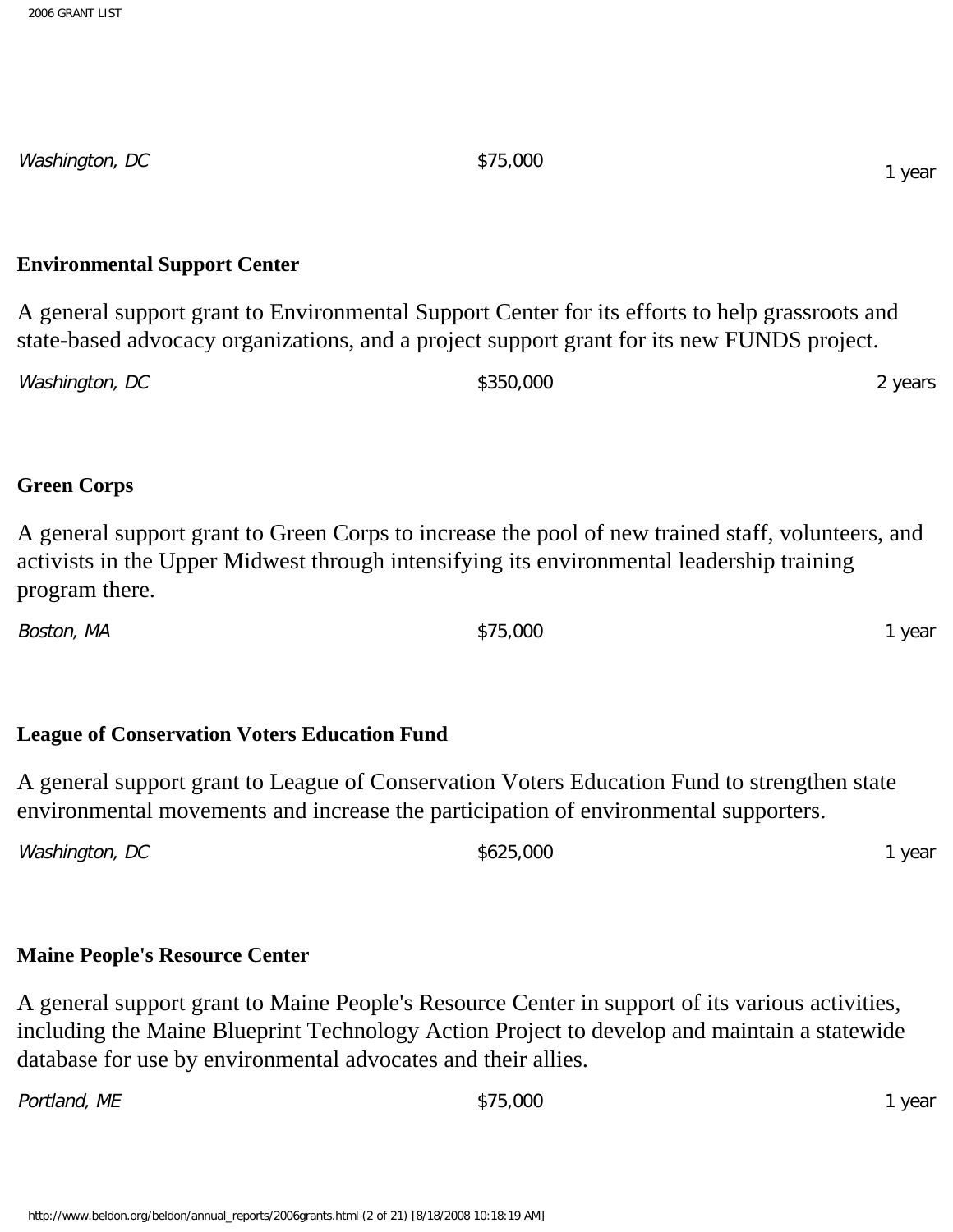#### **Partnership Project**

A general support grant to Partnership Project in support of its various activities, including its Collaborative Environment Campaign to coordinate the activities of its member groups in defense of environmental protections.

Washington, DC 1 year

#### **People for the American Way Foundation**

A grant to People for the American Way Foundation in support of its Democracia USA program to educate and mobilize Latino voters in four states.

| year |
|------|
|      |

#### **Project Vote/Voting for America**

A general support grant to Project Vote/Voting for America for its ongoing civic engagement activities.

| Little Rock, AR | \$200,000 | year |
|-----------------|-----------|------|
|                 |           |      |

#### **Project Vote/Voting for America**

A grant to Project Vote/Voting for America for its Pilot Technology Integration Project.

| Little Rock, AR | \$75,000 | year |
|-----------------|----------|------|
|                 |          |      |

# **Sierra Club Foundation**

A grant to Sierra Club Foundation to support its National Education Project.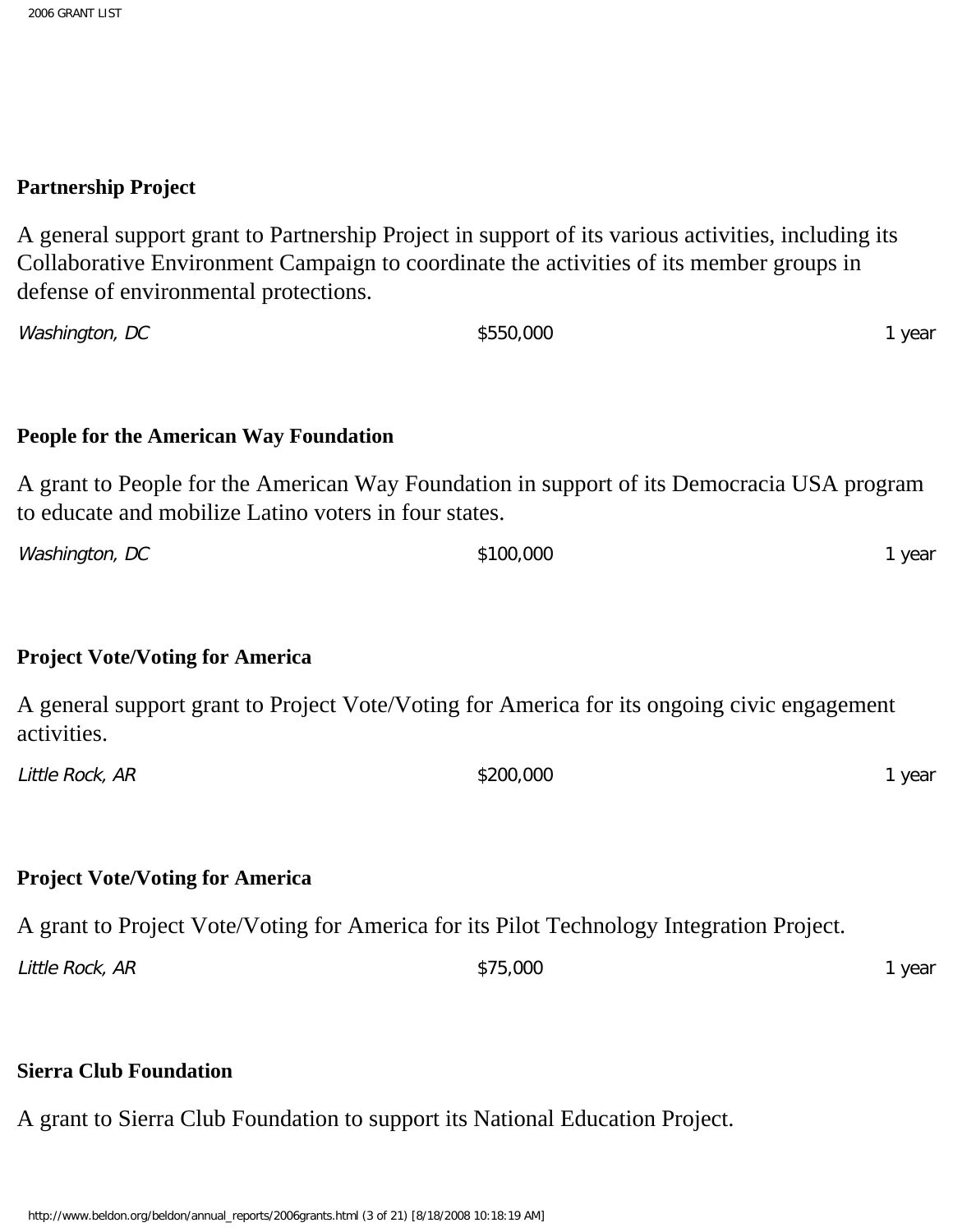**State Environmental Leadership Program**

A general support grant to State Environmental Leadership Program to strengthen the advocacy, organizing, media, fundraising, and operating capacity of state environmental advocacy groups. Madison, WI 2 years **Theodore Roosevelt Conservation Partnership** A general support grant to Theodore Roosevelt Conservation Partnership to amplify the voice of hunters and anglers as advocates for sound environmental policy. Washington, DC 3100,000 5100,000 1 year **Tides Foundation** A general support grant to the Tides Foundation to support its overall program, including its funding of environmental advocacy, environmental justice, and civic engagement programs. San Francisco, CA 6. 1 year **Tides Foundation** A general support grant to the Tides Foundation to support its overall program, including its funding of environmental advocacy, environmental justice, and civic engagement programs. San Francisco, CA **\$200,000** \$200,000 **1** year **US Action Education Fund**

San Francisco, CA **6. 200 1 year** \$200,000 **1 year** \$200,000 1 year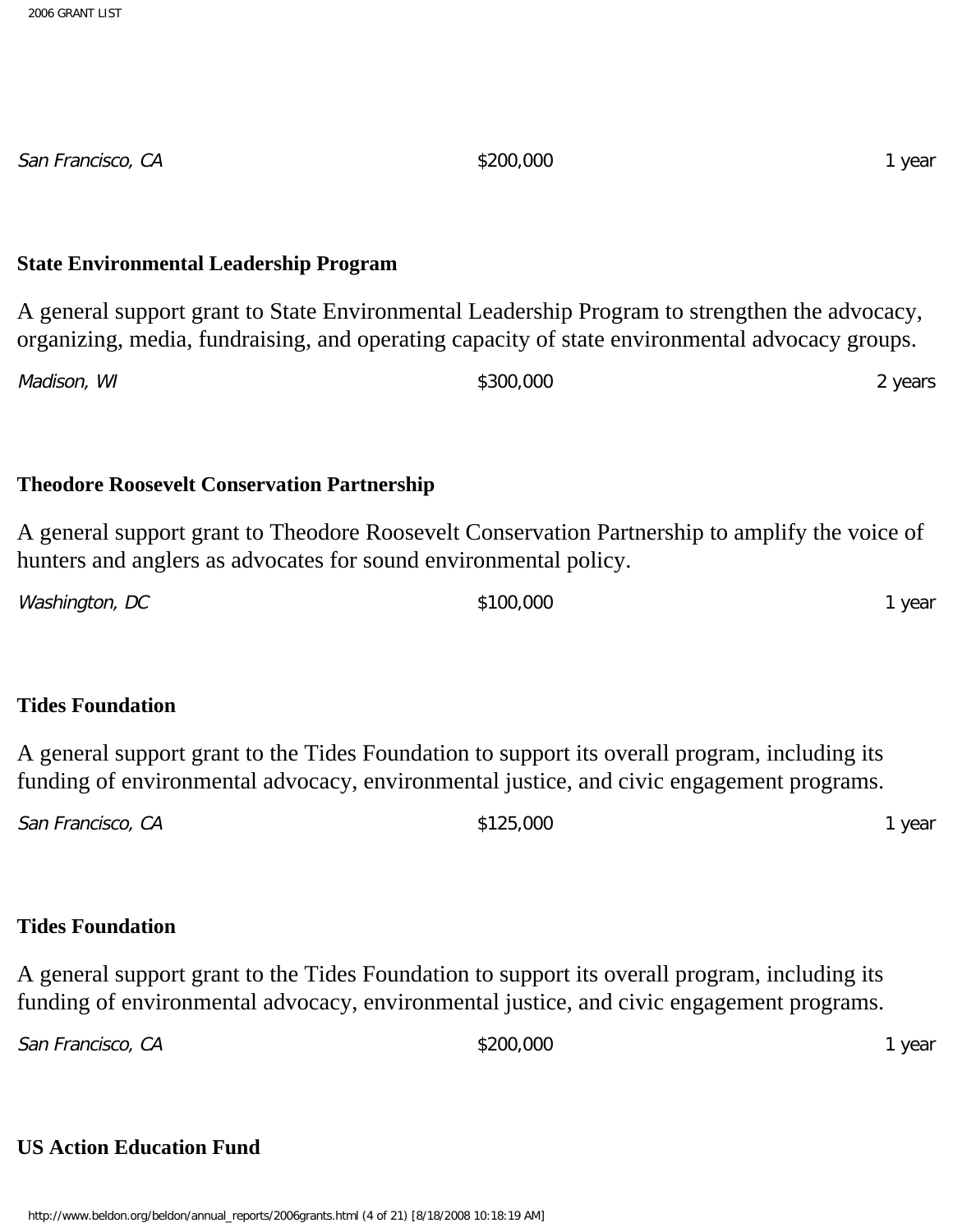A general support grant to US Action Education Fund to support its various activities, including efforts to provide information, technical assistance, and leadership development to state, regional, and national organizations.

**Western Organization of Resource Councils Education Project** A general support grant to Western Organization of Resource Councils Education Project to support its various activities, including its efforts to strengthen the advocacy, organizing, media, fundraising, and operating capacity of advocacy groups in the Rocky Mountain and Great Plains region

Billings, MT \$200,000 3 years

# **Women's Voices Women Vote**

A general support grant to Women's Voices. Women Vote to support its civic engagement programs.

Washington, DC \$100,000

HUMAN HEALTH AND THE ENVIRONMENT\ENVIRONMENTAL JUSTICE

Washington, DC \$75,000

# **Environmental Health Coalition**

A general support grant to Environmental Health Coalition for its efforts to integrate youth organizing into all of its local, regional, and state issue campaigns.

National City, CA  $$100,000$ 

# **Labor Community Strategy Center**

1 year

1 year

2 years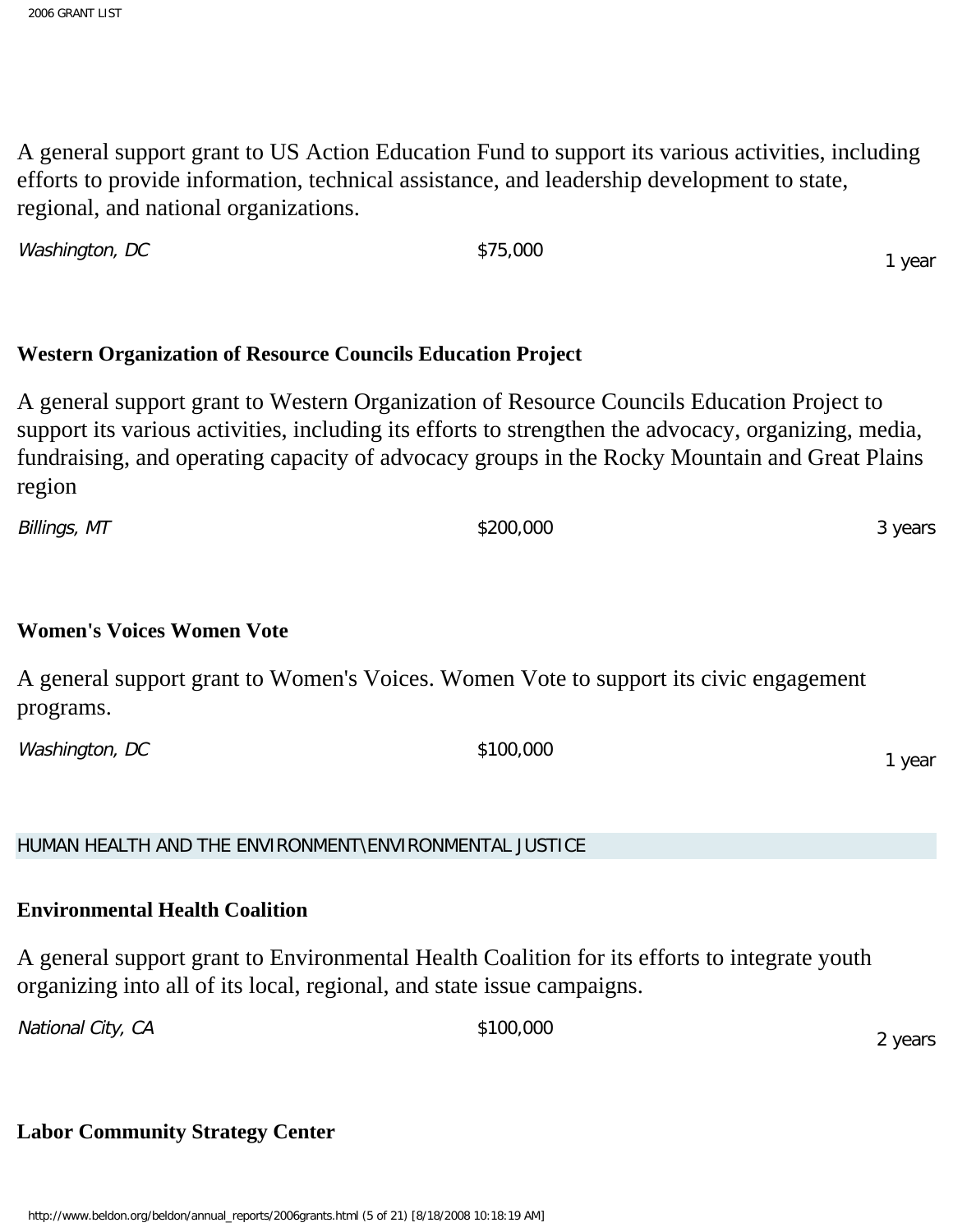A grant to Labor Community Strategy Center for its National School for Strategic Organizing, which trains over 50 environmental and social justice leaders each year.

| Los Angeles, CA | \$50,000 | 1 year |
|-----------------|----------|--------|
|                 |          |        |

#### **Southern Echo**

A general support grant to Southern Echo for its various activities, including its effort to assist groups to enhance the role and capacity of young people to develop policy solutions to environmental problems.

Jackson, MS \$50,000

# **Southwest Network for Environmental and Economic Justice**

A project of Community Networking Resources, Albuquerque, NM. A grant to Community Networking Resources recommended for its support of Southwest Network for Environmental and Economic Justice and its Environmental Justice Youth Leadership Development Campaign.

Albuquerque, NM  $$35,000$ 

# **Southwest Organizing Project**

A project of Southwest Community Resources, Albuquerque, NM. A grant to Southwest Community Resources recommended for its support of the efforts of Southwest Organizing Project to train youth in disenfranchised communities in the Southwest to be environmental justice advocates and leaders.

Albuquerque, NM  $$100,000$ 

2 years

1 year

1 year

**Southwest Public Workers' Union**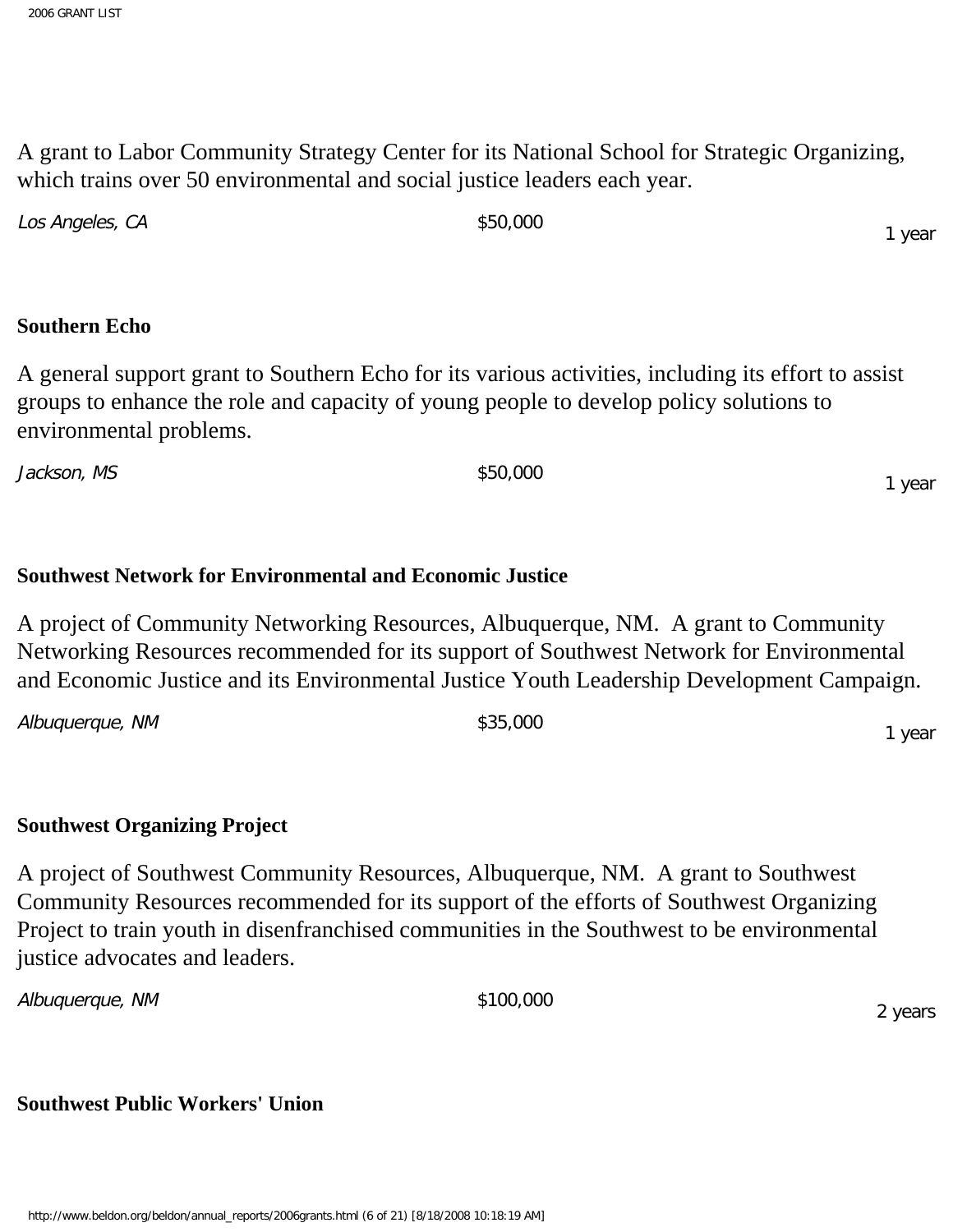2006 GRANT LIST

A project of Centro por la Justicia, San Antonio, TX. A grant to Centro por la Justicia recommended for its support of the efforts of Southwest Public Workers' Union to provide education, advocacy and organizing training, and leadership development to youth in lowincome communities in southern Texas.

San Antonio, TX  $$50,000$ 

# **Youth United for Community Action**

A project of The Tides Center, San Francisco, CA. A grant to The Tides Center recommended for its support of its project Youth United for Community Action, which sponsors the Fight Injustice and Regulating Equality Fellowship Program to train diverse young people of color as leaders and organizers in movements for environmental justice in the California Bay Area.

East Palo Alto, CA  $\text{\$40,000}$ 

HUMAN HEALTH AND THE ENVIRONMENT\HUMAN EXPOSURE TO TOXIC CHEMICALS

# **Beyond Pesticides/National Coalition Against the Misuse of Pesticides**

A grant to Beyond Pesticides/National Coalition Against the Misuse of Pesticides for its Coordinated Grassroots Campaign on Children, Pesticides and Alternatives Project to build a broader and deeper base of support for restricting toxic chemical use.

Washington, DC \$50,000

# **California Initiative on Chemicals Policy**

A project of Center for Environmental Health, Oakland, CA. A grant to Center for Environmental Health recommended for its support of the California Initiative on Chemicals Policy.

Oakland, CA  $\frac{1}{50,000}$ 

2 years

1 year

1 year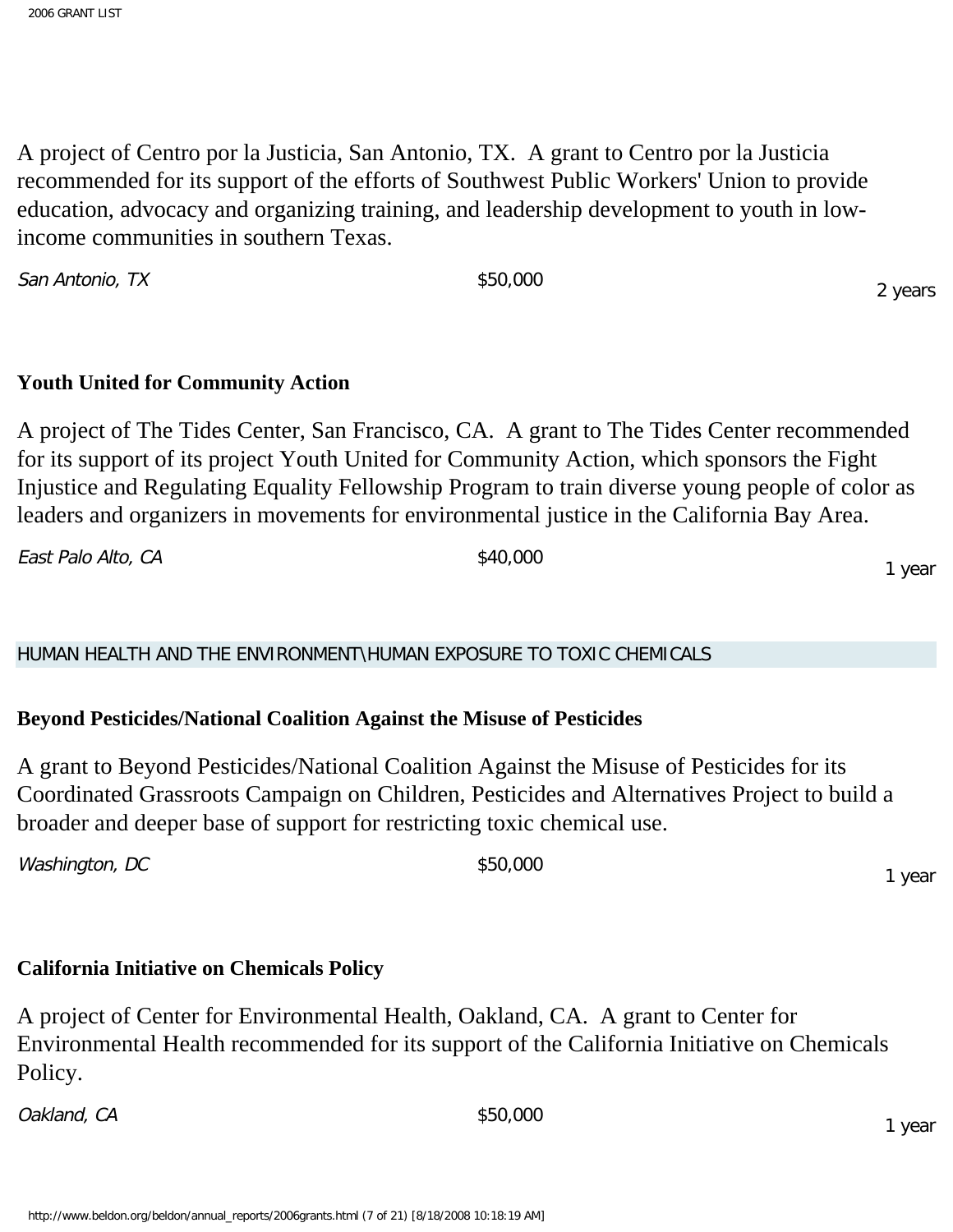#### **Center for Health, Environment and Justice**

A grant to Center for Health, Environment and Justice for its BE SAFE Initiative.

Falls Church, VA  $$75,000$ 

# **Center for International Environmental Law**

A grant to Center for International Environmental Law for its Creating U.S. Chemical Reform: Building Blocks and Bridges Project to develop a strategy for enacting comprehensive chemical policy reform at the state level.

Washington, DC \$75,000 1 year

# **Center for Science in the Public Interest**

A grant to Center for Science in the Public Interest for its Integrity in Science Project to expose and prevent the influence of corporate interests on scientific research, publications, and sciencebased environmental policy.

| Washington, DC | \$150,000 |              |
|----------------|-----------|--------------|
|                |           | <b>NASKS</b> |

# **Citizens' Environmental Coalition**

A grant to Citizens' Environmental Coalition for its Alliance for a Toxic Free Future to phase out persistent toxic chemicals.

Albany, NY \$150,000 1 year

# **Clean Water Fund**

http://www.beldon.org/beldon/annual\_reports/2006grants.html (8 of 21) [8/18/2008 10:18:19 AM]

1 year

2 years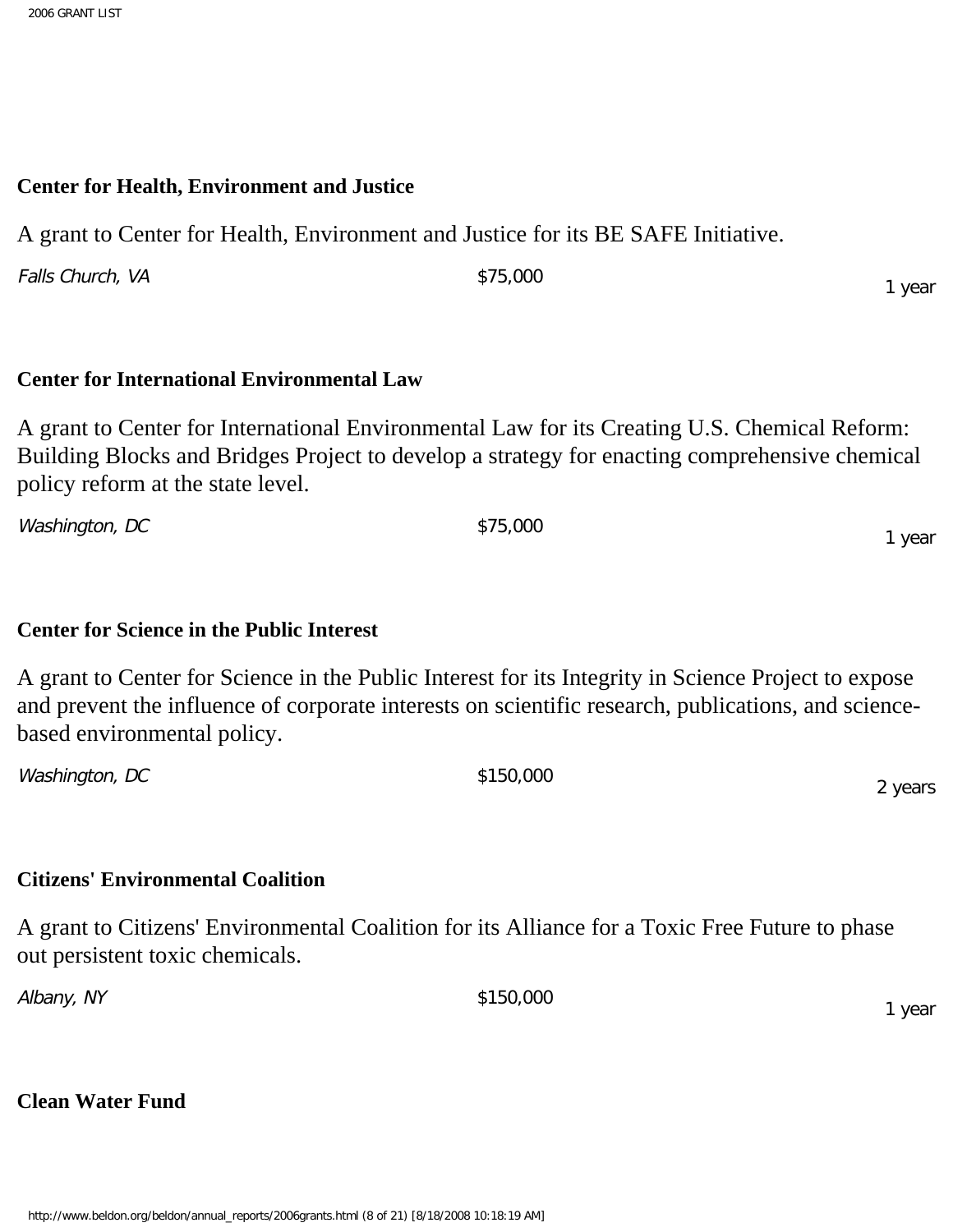A grant to Clean Water Fund for its Campaign for a Healthy Connecticut to phase out persistent toxic chemicals.

Washington, DC \$150,000

# **Columbia Center for Children's Environmental Health**

A grant to Trustees of Columbia University in the City of New York recommended for its support of the efforts of the Columbia Center for Children's Environmental Health and its Policy Translation Project.

New York, NY \$25,000

# **Coming Clean Collaborative**

A project of Kentucky Environmental Foundation, Berea, KY. A grant to Kentucky Environmental Foundation recommended for its support of the efforts of Coming Clean Collaborative to coordinate a multi-tactic campaign against the chemical industry.

| Berea, KY | \$50,000 | vear |
|-----------|----------|------|
|           |          |      |

# **Ecology Center**

A grant to Ecology Center for its Michigan Network for Children's Environmental Health to phase out persistent toxic chemicals.

Ann Arbor, MI 8 months

# **Ecology Center**

A general support grant to the Ecology Center to build public support for a safe and healthy Michigan.

1 year

1 year

y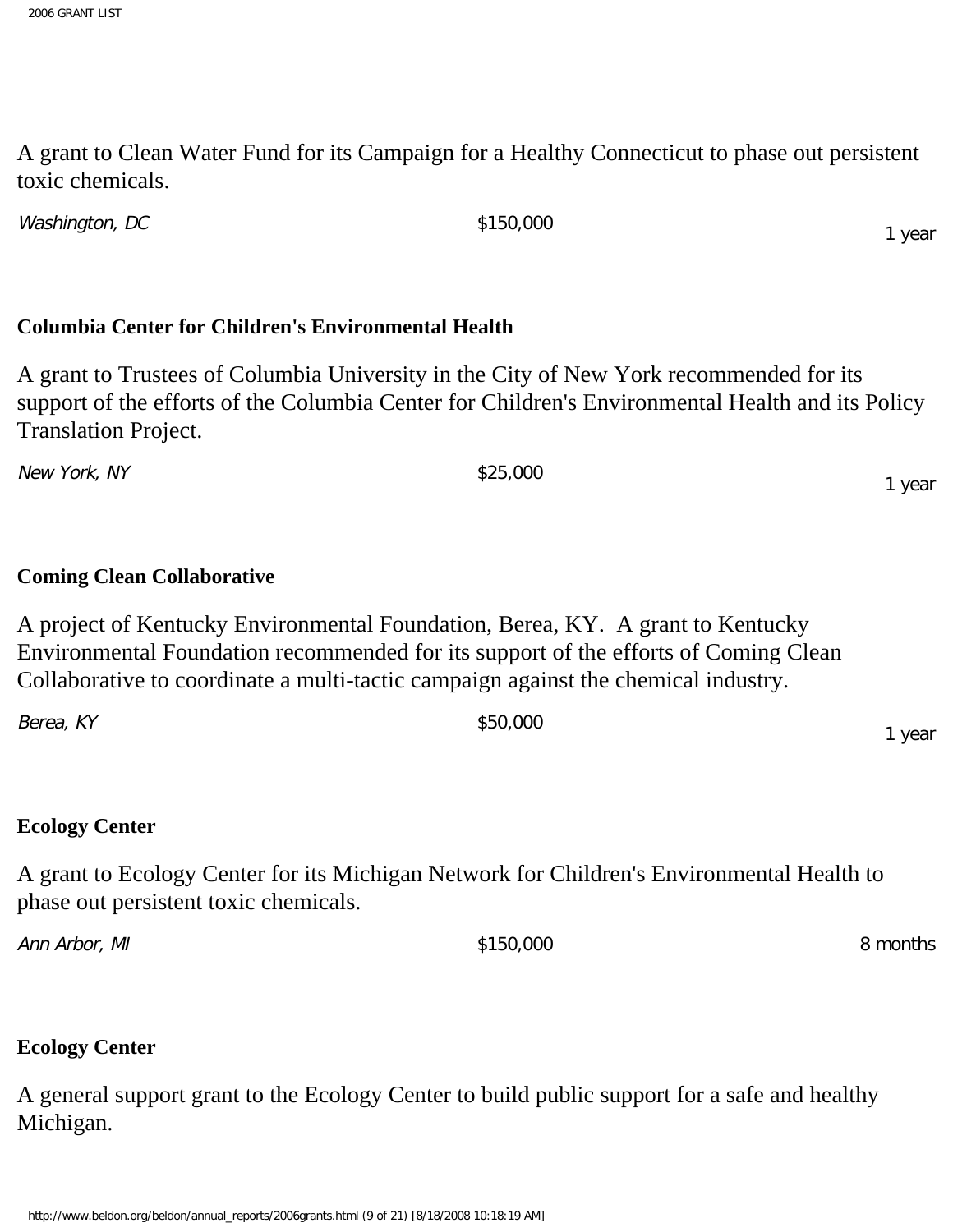Ann Arbor, MI  $$65,000$ 

#### **EMS/Science Communication Network**

A project of The Tides Center, San Francisco, CA. A grant to The Tides Center recommended for its support of its project EMS/Science Communication Network to expand the number and disciplines of scientists and medical experts willing and ready to talk with the media on issues of environmental health.

Washington, DC \$125,000 2 years

# **Environmental Defense**

A grant to Environmental Defense for its Health Program to phase out persistent toxic chemicals and develop precautionary chemicals policies.

New York, NY  $$75,000$ 

# **Environmental Health Fund**

A general support grant to Environmental Health Fund to support its various activities, including its efforts to coordinate state chemical policy work.

Jamaica Plain, MA  $$60,000$ 

# **Environmental Health Sciences**

A project of Virginia Organizing Project, Charlottesville, VA. A grant to Virginia Organizing Project recommended for its support of the efforts of Environmental Health Sciences to translate and communicate emerging environmental health research and broaden the base of support for environmental protection.

1 year

1 year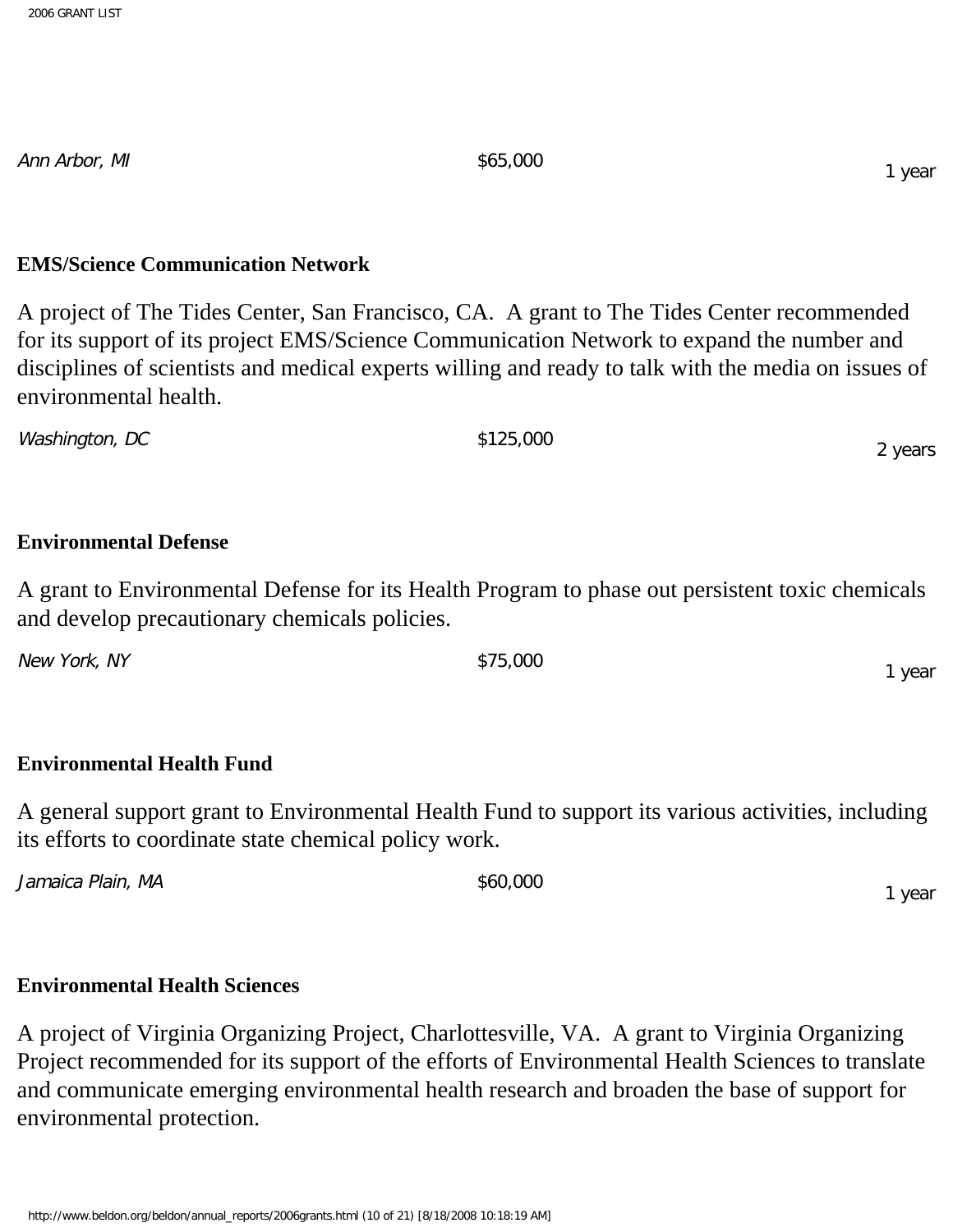Charlottesville, VA  $$175,000$ 

#### **Environmental Health Strategy Center**

A project of The Tides Center, San Francisco, CA. A grant to The Tides Center recommended for its support of its project Environmental Health Strategy Center, which sponsors the Women's Health, Environment and Voter Education Project.

Bangor, ME \$50,000

# **Environmental Research Foundation**

A general support grant to Environmental Research Foundation to inform community-based activists, journalists, government officials, health-affected groups, and medical professionals about the relationship between human health and environmental deterioration, and innovative policies to remedy these problems.

New Brunswick, NJ  $$25,000$ 

# **Environmental Working Group**

A grant to Environmental Working Group for its Toxics and Health Program to demonstrate the link between chemical exposure and health using body burden monitoring data.

 $Washington, DC$  \$200,000 1 year

# **Focus Project**

A grant to Focus Project for its Agenda for Access Project to protect and expand public access to right-to-know information.

 $Washington, DC$  \$250,000

http://www.beldon.org/beldon/annual\_reports/2006grants.html (11 of 21) [8/18/2008 10:18:19 AM]

1 year

1 year

2 years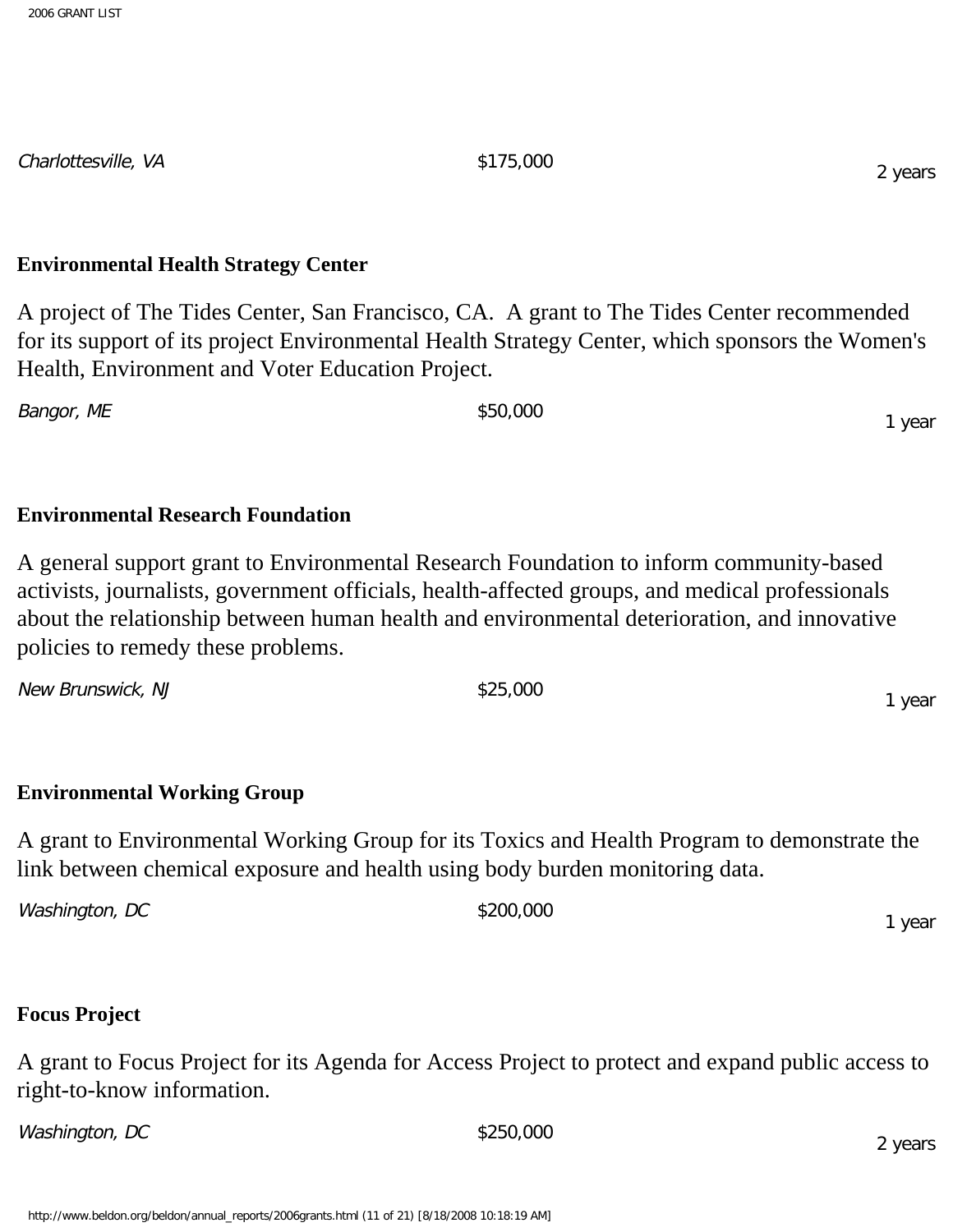#### **Institute for Agriculture and Trade Policy**

A grant to Institute for Agriculture and Trade Policy for its Minnesota Chemicals Policy Reform Campaign to phase out persistent toxic chemicals.

Minneapolis, MN  $$200,000$ 

#### **Massachusetts Breast Cancer Coalition**

A grant to Massachusetts Breast Cancer Coalition for its Alliance for a Healthy Tomorrow, a coalition of Massachusetts organizations working to achieve chemical policy reform.

Quincy, MA \$75,000

# **National Caucus of Environmental Legislators**

A project of Edmund S. Muskie Foundation, Washington, DC. A grant to Edmund S. Muskie Foundation recommended for its support of the efforts of National Caucus of Environmental Legislators to provide legislators and other policymakers with a forum to share ideas and information on environmental issues and public policy initiatives.

| Washington, DC | \$50,000 |      |
|----------------|----------|------|
|                |          | year |

#### **National Environmental Trust**

A grant to National Environmental Trust for its Environmental Health Program to elevate the environmental health debate at the national and state level.

Washington, DC  $$50,000$ 

1 year

1 year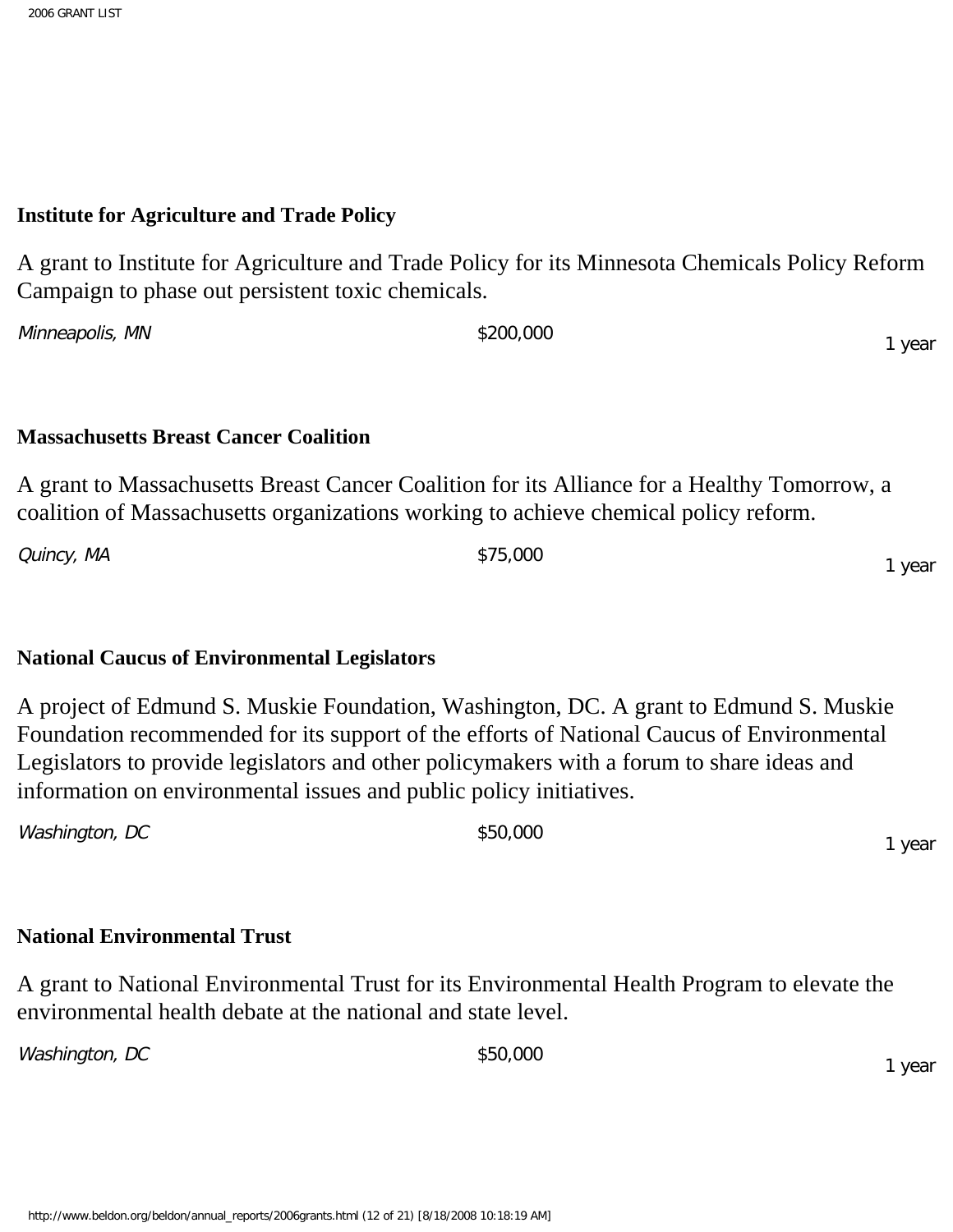#### **National Wildlife Federation**

A grant to the National Wildlife Federation for its Mercury Campaign to coordinate and provide strategic assistance to a national network of environmental and public health organizations committed to eliminating mercury pollution.

Washington, DC \$50,000

# **Natural Resources Council of Maine**

A grant to Natural Resources Council of Maine for its Toxics Project to phase out persistent toxic chemicals and develop a state-based precautionary chemicals project.

| Augusta, ME | \$25,000 | year |
|-------------|----------|------|
|             |          |      |

#### **Natural Resources Defense Council**

A grant to Natural Resources Defense Council for its Environmental Health Program, with a specific emphasis on combating industry influence on the science and on the defense of precautionary toxic chemical policy through coalitions with state government officials.

New York, NY \$250,000

# **Ohio Citizen Action Education Fund**

A grant to Ohio Citizen Action Education Fund for its campaign to push for the phase out of perfluorooctanic acid (PFOA), a compound used to make Teflon.

Cleveland, OH  $$50,000$ 

1 year

2 years

# **Pesticide Action Network North America**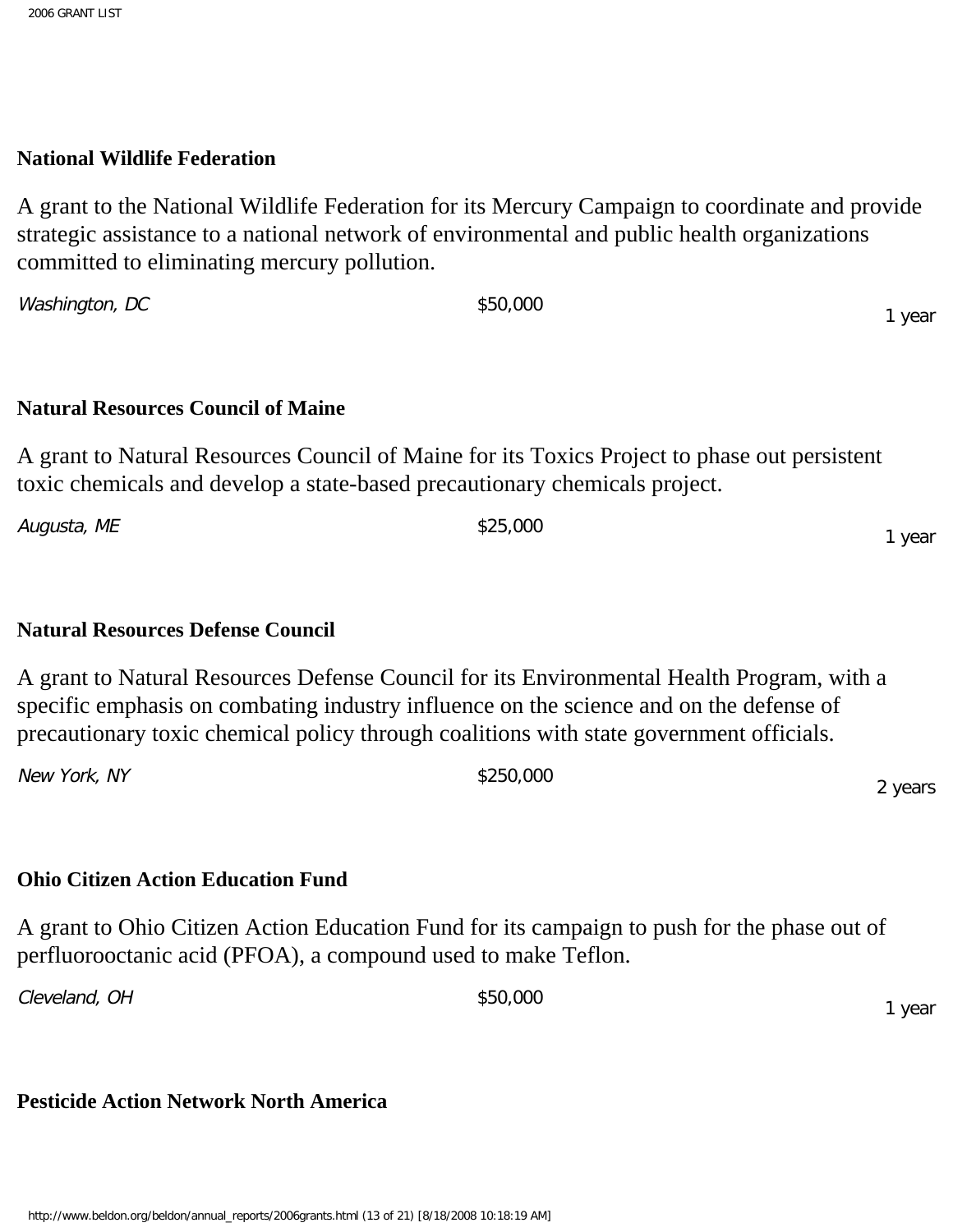A grant to Pesticide Action Network North America for its Persistent Pesticides Campaign to collaborate with organizations in Michigan and Minnesota to ban specific high profile compounds and to reduce exposure to all persistent pesticides.

| <b>Rockefeller Philanthropy Advisors</b>                                                                                              |          |        |
|---------------------------------------------------------------------------------------------------------------------------------------|----------|--------|
| A grant to Rockefeller Philanthropy Advisors recommended for its Gulf Coast Fund for<br>Ecological Health and Community Renewal Fund. |          |        |
| New York, NY                                                                                                                          | \$50,000 | 1 year |
|                                                                                                                                       |          |        |

# **Science and Environmental Health Network**

San Francisco, CA  $\sim$  \$110,000

A grant to Science and Environmental Health for its Science and Law for Environmental Health Project.

Ames, IA  $$50,000$ 1 year

# **Union of Concerned Scientists**

A grant to Union of Concerned Scientists for its Scientific Integrity Program to bring back objectivity, transparency, and nonpartisanship to the process through which scientific knowledge is factored into federal policy decision making.

Cambridge, MA  $$150,000$ 

2 years

1 year

# **US Public Interest Research Group Education Fund**

A grant to US Public Interest Research Group Education Fund for its Toxics and Environmental Health Program to defend and expand right-to-know programs, and secure phaseout of dangerous toxic chemicals.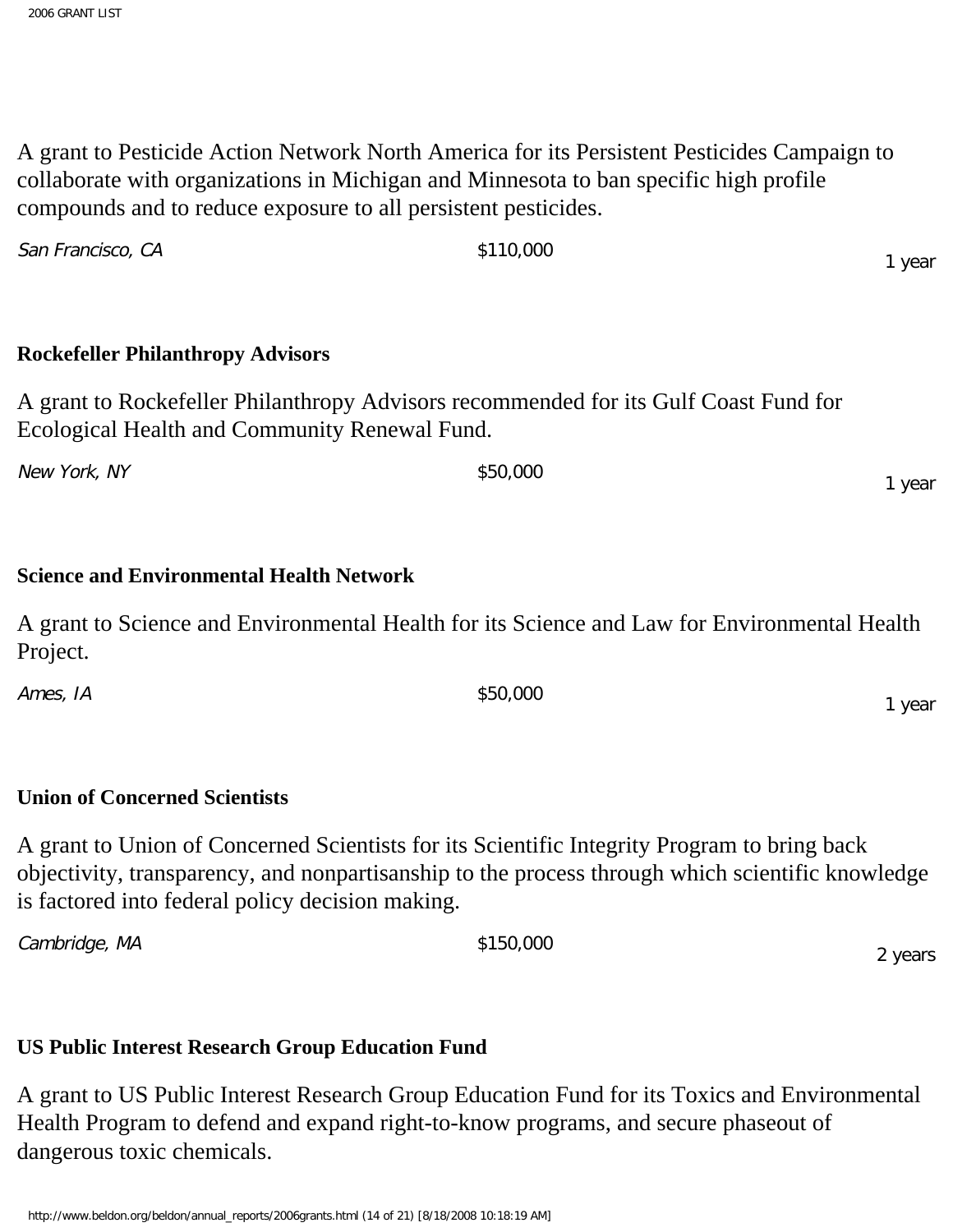**Washington Toxics Coalition** A general support grant to Washington Toxics Coalition to support its various programs, including its Toxic Free Legacy Coalition to phase out persistent toxic chemicals. Seattle, WA  $\qquad$  \$150,000 2 years HUMAN HEALTH AND THE ENVIRONMENT\NEW ADVOCATES **American Nurses Association** A project of American Nurses Foundation, Silver Spring, MD. A grant to American Nurses Foundation recommended for support of its project RN No Harm, which is designed to activate nurses as advocates for environmental health. Silver Spring, MD  $$250,000$ 2 years **Breast Cancer Fund** A grant to Breast Cancer Fund for its Washington State Program. San Francisco, CA  $$35,000$ 1 year **Campaign for Safe Cosmetics** A grant to Breast Cancer Fund recommended for support of its project the Campaign for Safe Cosmetics. San Francisco, CA  $$250,000$ 1 year

1 year

Washington, DC \$100,000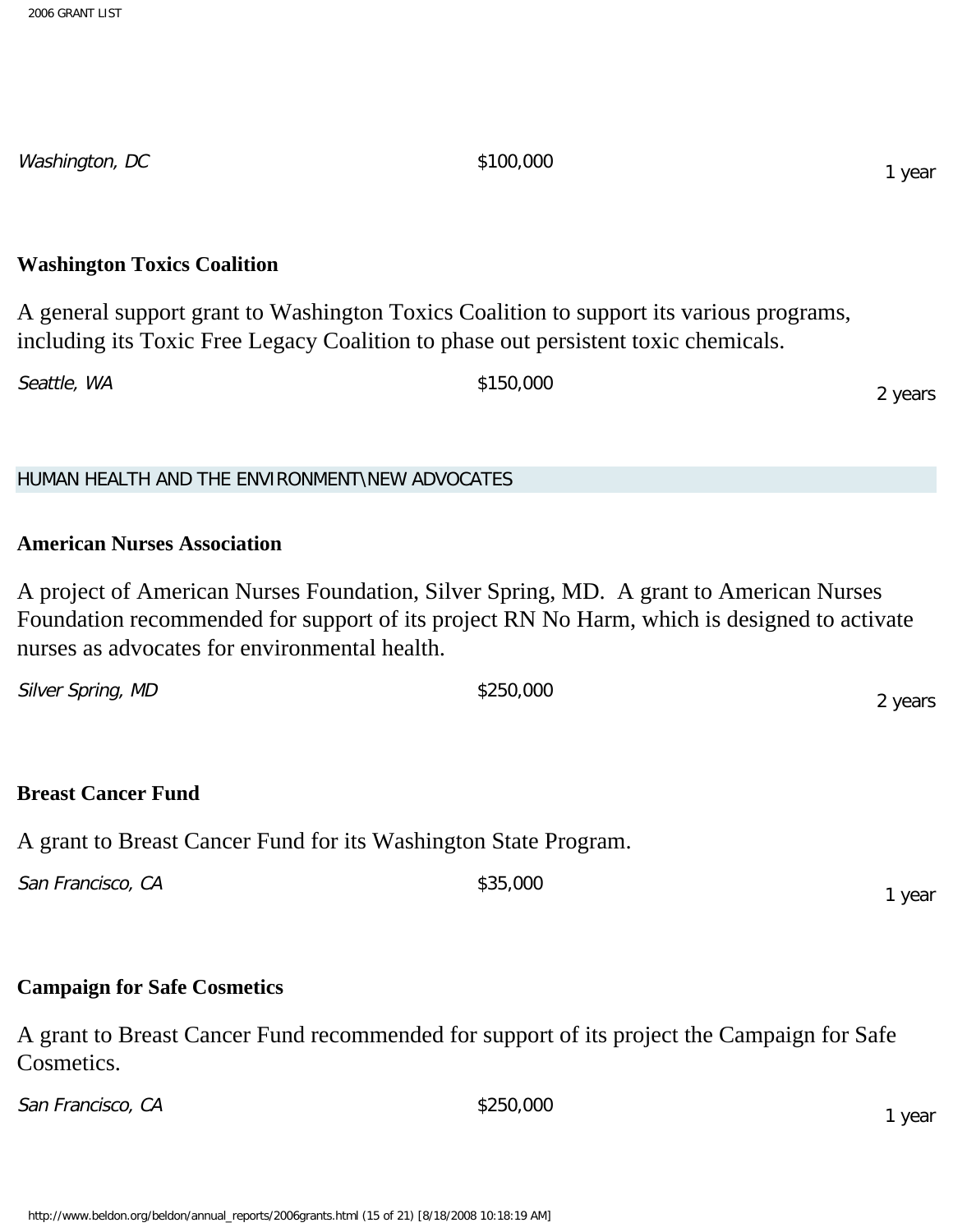#### **Center for Children's Health and the Environment**

A project of Mount Sinai School of Medicine of New York University, New York, NY. A grant to Mount Sinai School of Medicine of New York University recommended for its support of the efforts of Center for Children's Health and the Environment to complete economic analyses of the cost and scope of environmentally mediated diseases for state chemical policy reform alliances.

New York, NY \$50,000

#### **Endometriosis Association**

A grant to Endometriosis Association for its Continuum of Change Toward Activism Project to engage and mobilize endometriosis sufferers.

Milwaukee, WI  $$80,000$ 

#### **Health Care Without Harm**

A grant to Health Care Without Harm for its project to expand the involvement and activism of nurses in environmental health, with a special emphasis on the transformation of chemicals policy.

Arlington, VA  $$300,000$ 

# **Healthy Schools Campaign**

A grant to Healthy Schools Campaign for its Greening Schools Initiative to promote chemical policy reform in the school environment.

 $Chicago, IL$   $$60,000$ 

1 year

1 year

2 years

2 years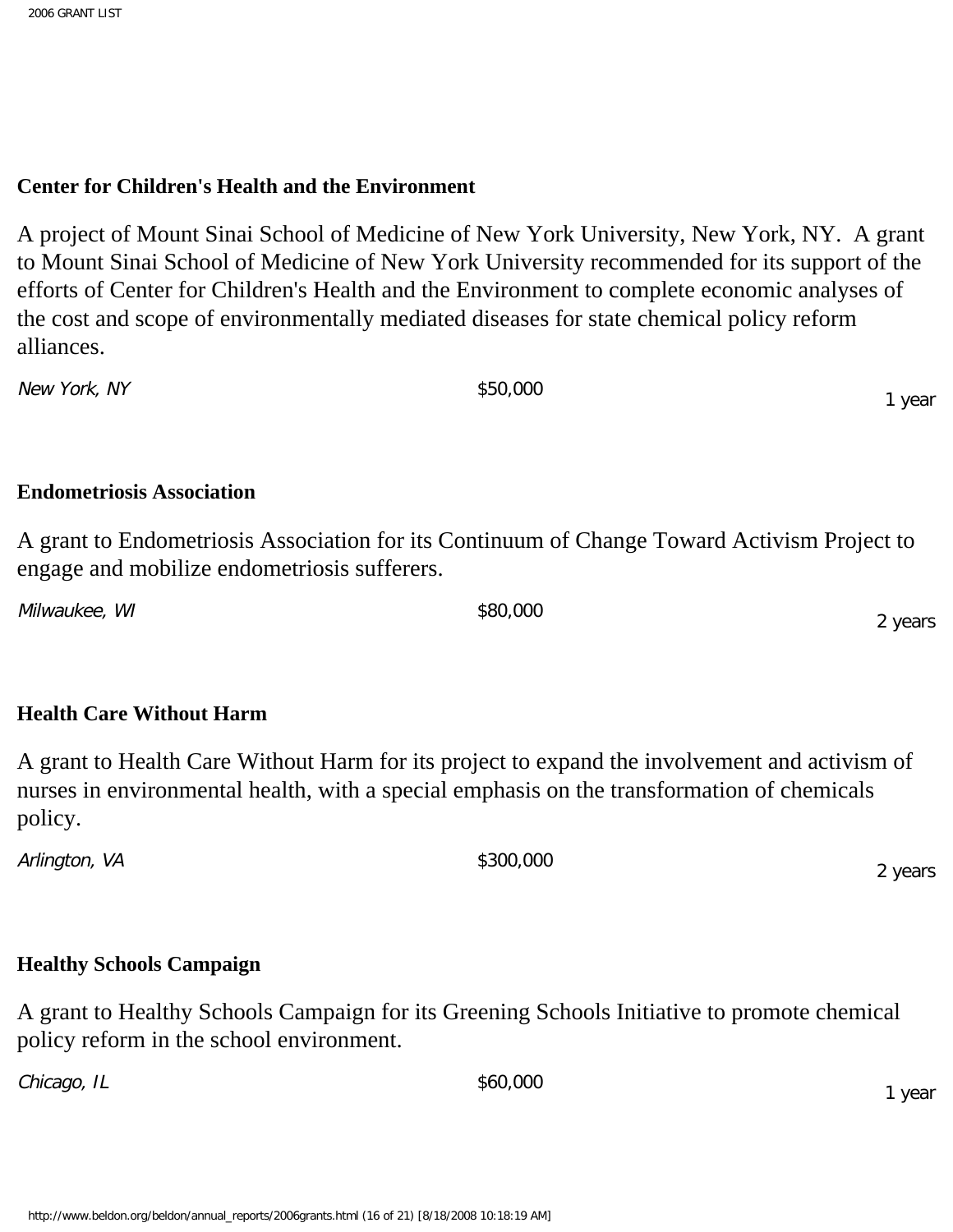#### **Oregon Environmental Council**

A general support grant to Oregon Environmental Council for its various activities, including efforts to raise the profile of environmental health issues at the state and national level.

| Portland, OR | \$120,000 | 2 years |
|--------------|-----------|---------|
|              |           |         |

#### **Trust for America's Health**

A grant to Trust for America's Health for its Presidential Election Transition Project.

Washington, DC \$75,000

# **University of Maryland School of Nursing**

A project of University of Maryland Baltimore Foundation, Baltimore, MD. A grant to University of Maryland Baltimore Foundation recommended for its support of the efforts of University of Maryland School of Nursing Environmental Health Education Center to engage nurses in chemicals policy reform advocacy.

| Baltimore, MD | \$200,000 | vears |
|---------------|-----------|-------|
|               |           |       |

KEY STATES

# **Center for Civic Participation**

A project support grant to the Center for Civic Participation for its work in Florida and Michigan to support the efforts of state organizations to coordinate nonpartisan civic engagement activities.

Detroit, MI  $$325,000$ 

1 year

# **Center for Public Interest Research**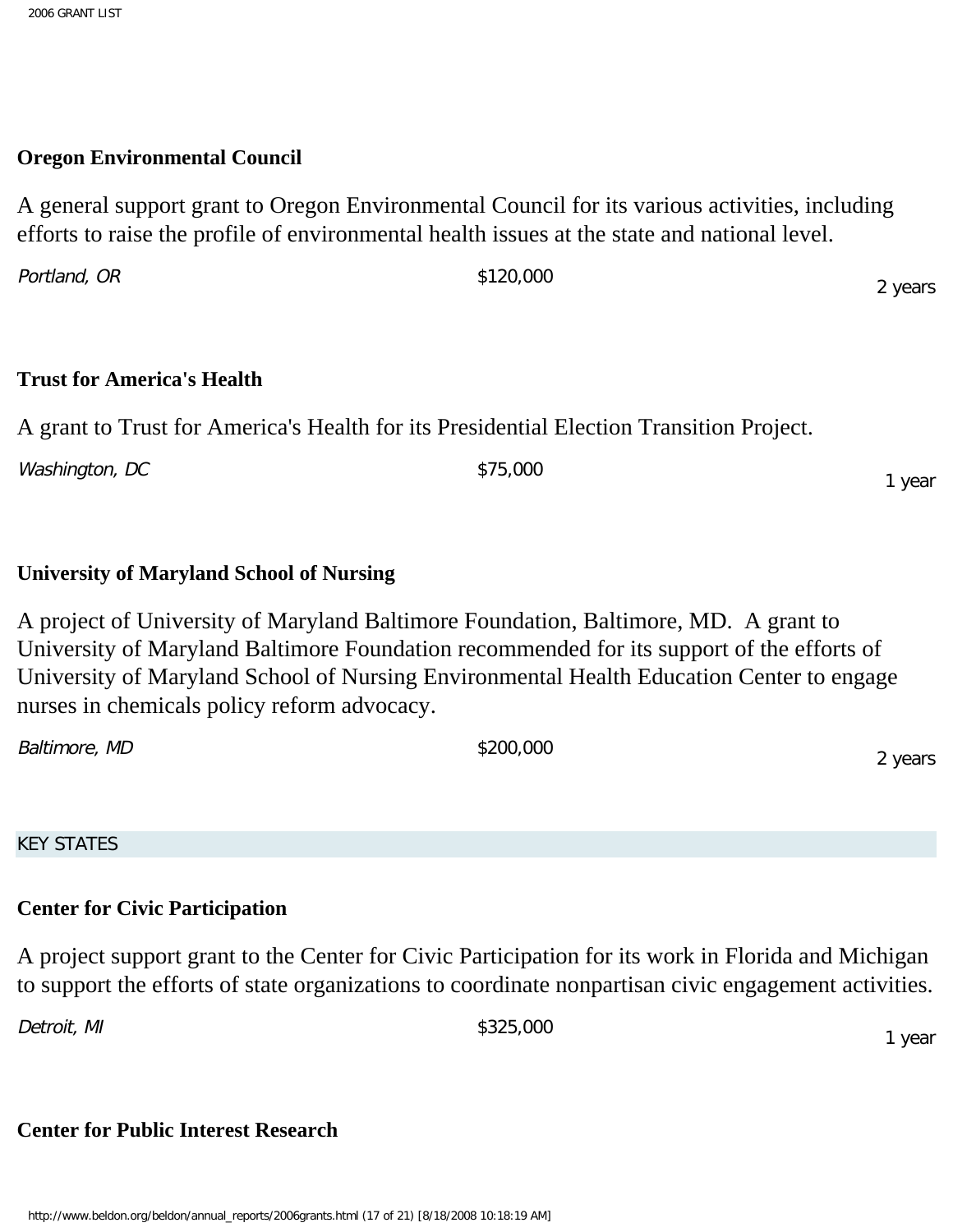A general support grant to the Center for Public Interest Research for organizing and policy work in the Key States.

Boston, MA  $$600,000$ 

# **Clean Water Fund**

A general support grant to Clean Water Fund to support its various activities, including its efforts to strengthen and expand ongoing grassroots organizing and outreach programs in Florida and the Upper Midwest.

Washington, DC \$775,000

# KEY STATES\FLORIDA

# **Florida Association of Community Organizations for Reform Now**

A project of the American Institute for Social Justice, Washington, DC. A grant to the American Institute for Social Justice recommended for support of its project Florida Association of Community Organizations for Reform Now to engage non-traditional allies in environmental protection work in Florida.

 $Washington, DC$  \$250,000

KEY STATES\MICHIGAN

# **Center for Civic Participation**

A grant to Center for Civic Participation for its Michigan Voice project, an effort to improve long-term collaboration among nonprofit organizations working to educate and mobilize historically underrepresented voters.

Detroit, MI  $$150,000$ 

1 year

1 year

1 year

2 years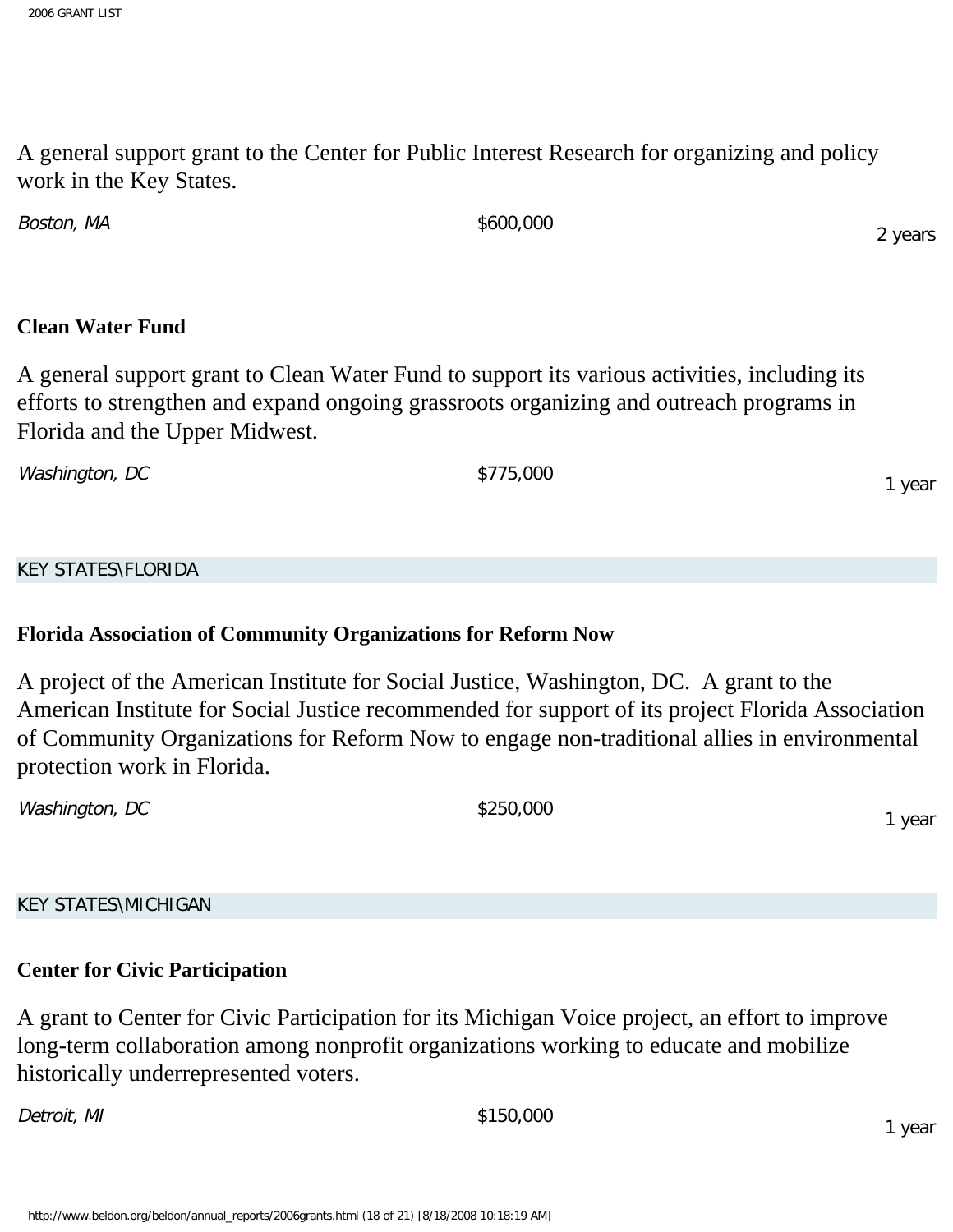#### KEY STATES\MINNESOTA

# **Minnesota Environmental Partnership** A grant to Minnesota Environmental Partnership for its Funding Diversification Project. St. Paul, MN  $$150,000$ 2 years **Wellstone Action Fund** A general support grant to Wellstone Action Fund for training and leadership development supporting the organizing and advocacy community. St. Paul, MN  $$100,000$ KEY STATES\NORTH CAROLINA **Conservation Council of North Carolina Foundation**

A general support grant to Conservation Council of North Carolina Foundation to provide advocacy tools and build a stronger network among the state's environmental advocates.

| Raleigh, NC | \$50,000 | 1 year |
|-------------|----------|--------|
|             |          |        |

# **North Carolina Conservation Network**

A grant to North Carolina Conservation Network for its Fundraising Project.

Raleigh, NC  $$60,000$ 

# **North Carolina Conservation Network**

1 year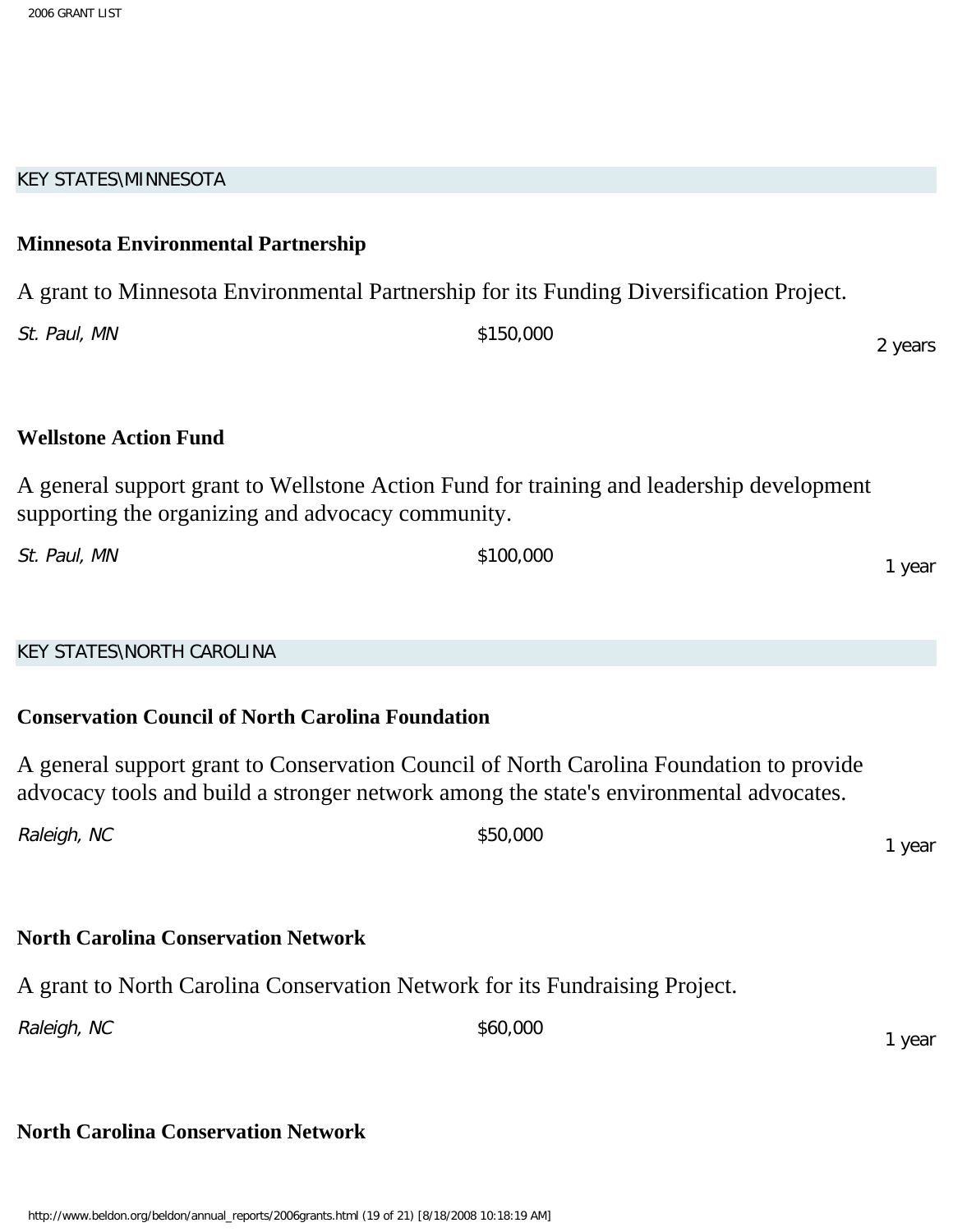A general support grant to North Carolina Conservation Network for its facilitation and coordination of environmental advocacy efforts in North Carolina.

| Raleigh, NC | \$210,000 | year |
|-------------|-----------|------|
|-------------|-----------|------|

#### **North Carolina Justice Center**

A general support grant to the North Carolina Justice Center for its civic engagement convening and planning work in North Carolina.

Raleigh, NC  $$100,000$ 

KEY STATES\WISCONSIN

#### **Citizen Action of Wisconsin Education Fund**

A general support grant to Wisconsin Citizen Action Fund for its work to increase and diversify the advocacy capacity of the state's environmental community by leading a coalition of organizations and mobilizing citizens across issues and constituencies throughout the state and by providing common tools for use by multiple environmental organizations.

| Milwaukee, WI | \$340,000 | year |
|---------------|-----------|------|
|               |           |      |

#### **Clean Wisconsin**

A general support grant to Clean Wisconsin to continue its advocacy and organizing work to protect Wisconsin's air, water, and special places.

Madison, WI  $\frac{$100,000}{1000}$ 

1 year

1 year

#### **Institute for One Wisconsin**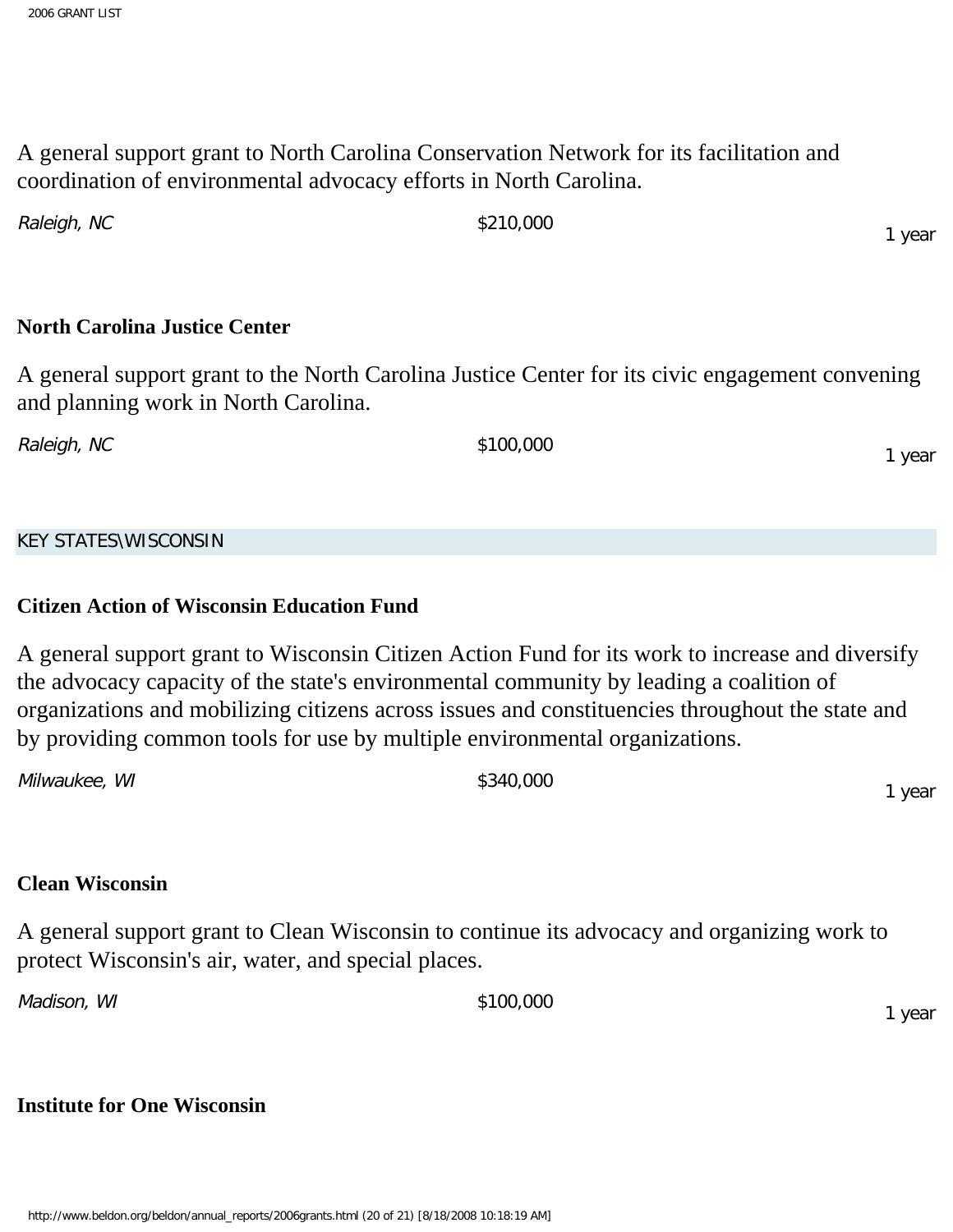A project of Wisconsin Community Fund, Madison, WI. A grant to the Wisconsin Community Fund for its support of the efforts of the Institute for One Wisconsin to strengthen the communications capacity of the environmental community and its allies in Wisconsin.

| Oak Creek, WI | \$200,000 | l year |
|---------------|-----------|--------|
|---------------|-----------|--------|

# **Voces de la Frontera - Workers' Center**

A general support grant to Voces de la Frontera - Workers' Center for its work to mobilize citizens in Wisconsin around a local environmental agenda.

Milwaukee, WI  $\frac{1}{2}$  \$90,000

# **Wisconsin League of Conservation Voters Institute**

A general support grant to Wisconsin League of Conservation Voters Institute for its various activities, including evaluation of its issue campaigns, research on message development, and creation and oversight of a statewide, multi-issue, multi-constituency field.

Madison, WI  $\frac{$75,000}{ }$ 

1 year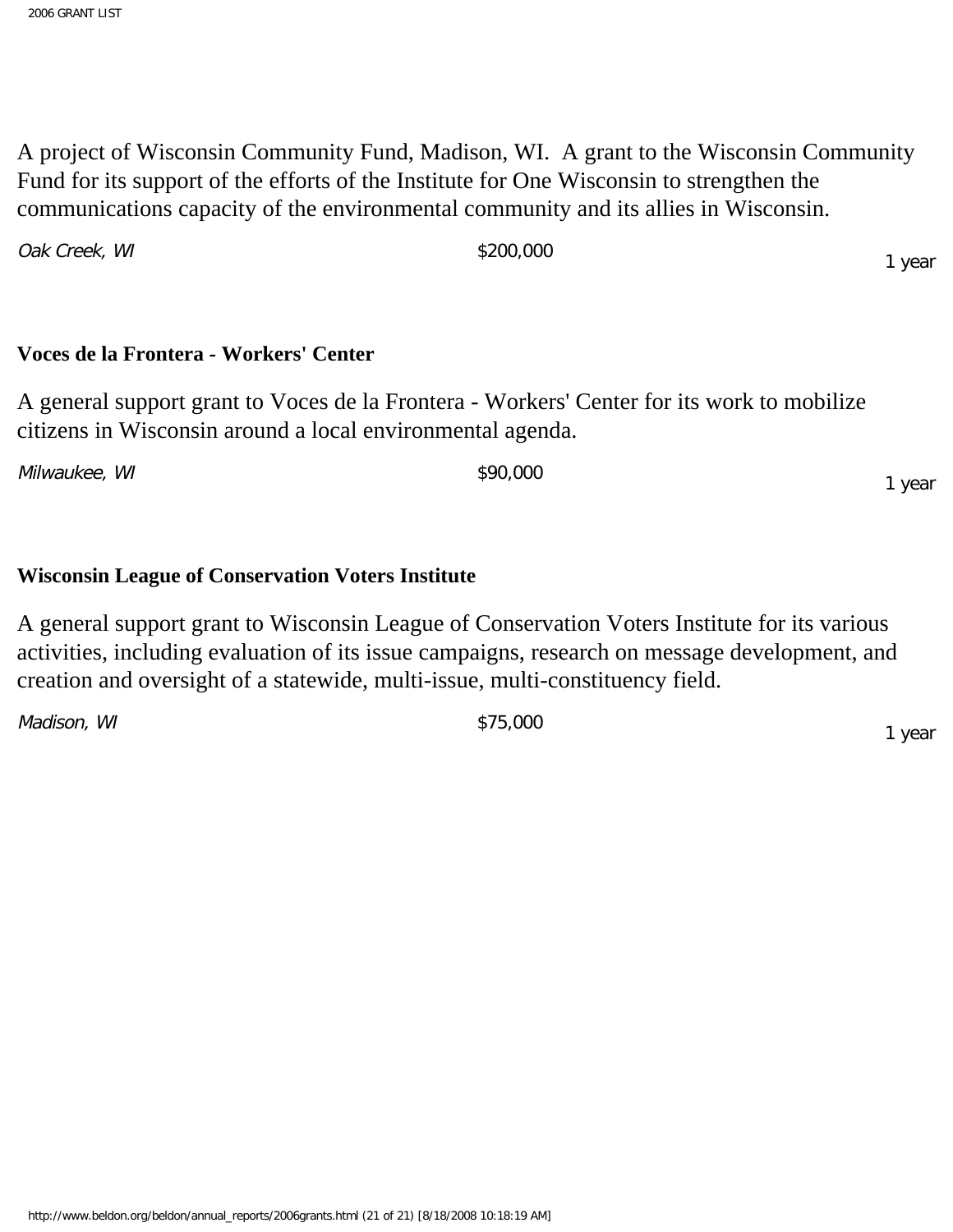<span id="page-23-0"></span>

2006 GRANTS LIST

**FINANCIAL REPORT** 

**GUIDELINES** 

#### PROGRAM GUIDELINES

The Beldon Fund focuses project and general support grants in two programs: Human Health and the Environment and Key States. These programs are designed to work together to achieve the vision and mission of the Fund. Proposals that work synergistically across programs are encouraged.

#### **HUMAN HEALTH AND THE ENVIRONMENT**

For many people there is a distinction between personal health and environmental health. For the Beldon Fund, there is no such distinction. The Fund seeks proposals that engage new constituencies in exposing the connection between toxic chemicals and human health and in promoting public policies that prevent or eliminate environmental risks to people's health, particularly through application of the precautionary principle. The program focuses grant making in three areas: New Advocates, Human Exposure to Toxic Chemicals, and Environmental Justice.

**New Advocates**: Broaden and strengthen the environmental movement by including new, and potentially powerful, voices for change.

Goal: To encourage new-constituency groups to speak out, become advocates for environmental health and work for lasting improvement in health protections. The Fund will place high priority on the following specific constituencies: doctors, nurses, public health professionals, health-affected people, parents, and teachers.

Work the Fund supports:

- Expanding the capacity of new-constituency organizations, particularly those with a demonstrated commitment to civic engagement, to mobilize public support for environmental health.
- Environmental health campaigns that significantly involve new constituencies.

**Human Exposure to Toxic Chemicals**: Reveal to the public the connection between toxic chemicals and health so that people understand the importance of taking action now to protect their health and to advocate for change.

Goals: To increase people's awareness and understanding of the connection between environmental toxins and personal health. To strengthen right to know policies and protect the integrity of science. To develop initiatives aimed at reforming chemical policy.

Work the Fund supports:

• Translating new developments in environmental health science (such as body burden data) into accessible tools for advocates, the media, and policy makers.

• Efforts that help environmental advocates strengthen their communication capacity, design effective issue campaign messages, and build environmental health issues into nonpartisan civic engagement activities. • Specific issue campaigns on chemicals policy reform that channel public concern about chemical exposure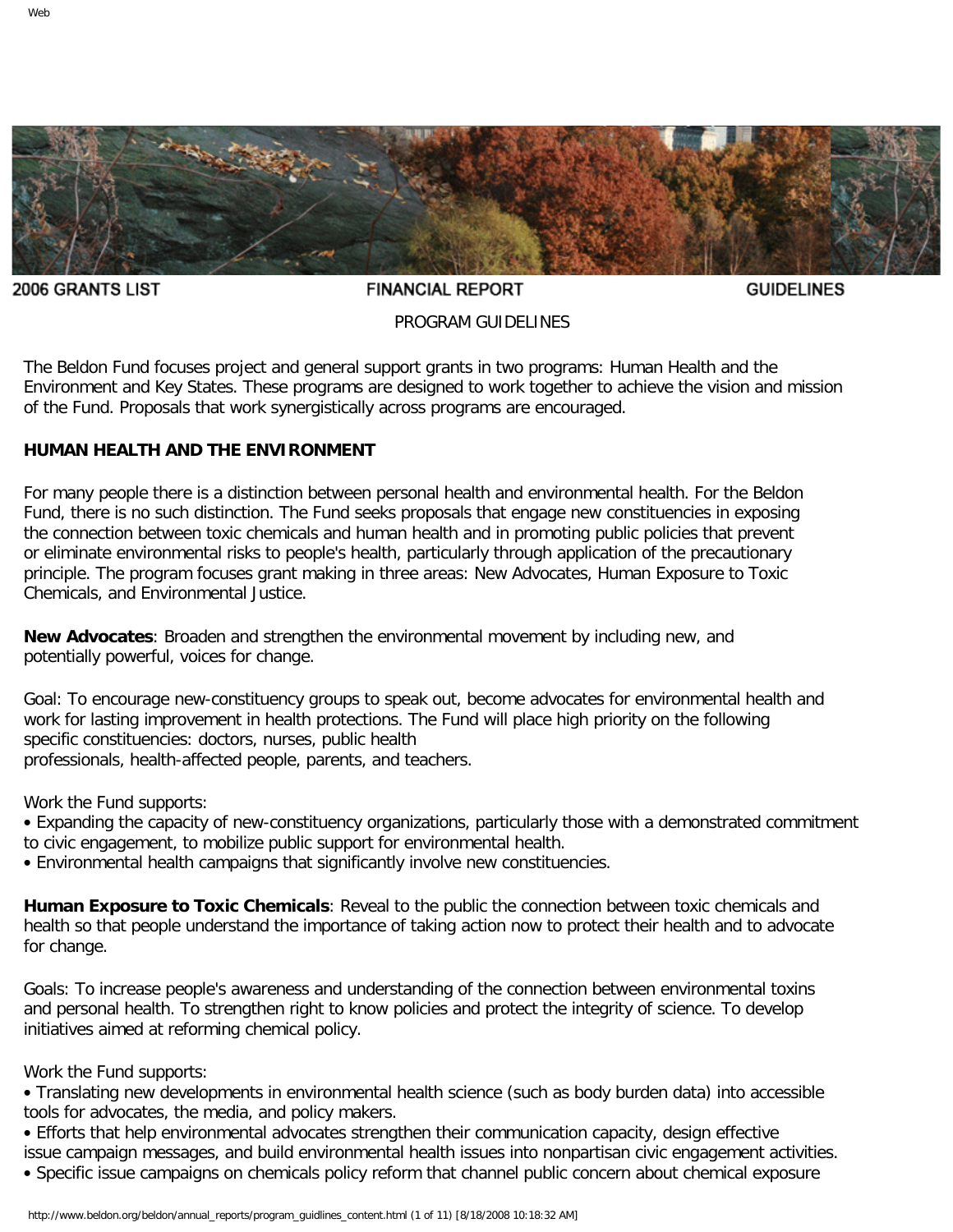and health into policy reform.

• Defense against the undue influence of special interests on scientific research and science-based environmental and health policy.

**Environmental Justice**: Train young leaders.

Goal: To train a cadre of young leaders from the environmental justice movement in advocacy and civic engagement skills, and to provide them with the tools they need to lead the diverse constituencies engaged in environmental issues that affect human health.

Work the Fund supports:

• Environmental justice advocacy and capacity building through youth organizing and leadership development.

• Fostering participation of low-income communities and communities of color in nonpartisan civic engagement activities.

#### **KEYSTATES**

The Beldon Fund believes that states hold the key to bringing about rapid, real change on environmental issues and policy in the United States. By strengthening public upport for environmental protection in several states the Fund hopes to transform our nation's approach to environmental protection.

The Fund accepts Letters of Inquiry from Florida, Michigan, Minnesota, North Carolina and Wisconsin for this program. The Beldon Fund believes that the most effective way to ensure consistent policymaker support for environmental protection is to support collaborations of advocacy organizations that focus on building strength and effectiveness at the local, state, and national level.

Goals: Achieve stronger pro-environmental support by national, state, and local policymakers through public education and advocacy in selected states. Help advocates in these states develop adequate resources to replace Beldon's support when the Fund sunsets in 2009.

Approach: Beldon Fund makes grants to organizations that focus on organizing to secure public and policymaker commitment to environmental protection at the local, state and federal level. This means educating the public and mobilizing public support around key environmental issues. In some states, the Fund also makes grants to statewide collaboratives to achieve these objectives.

The Beldon Fund currently supports work in Florida, Michigan, Minnesota, North Carolina and Wisconsin on behalf of:

- Broad coalitions that promote pro-environmental decisions by policy makers.
- Strengthening the advocacy, organizing and media capacity of organizations promoting environmental protection.
- Developing the fund-raising capacity of groups involved in environmental

advocacy, including donor development, planned giving, membership development, and major donor fundraising.

These efforts need not be tied to any one particular issue, but should show direct connections to other statewide organizations that seek to build public support for the environment and add clout to the environmental community statewide. We ecommend that an organization interested in Beldon Key States funding contact existing Beldon Fund grantee organizations in the state or, if one exists, contact the applicable Beldon collaborative to begin a dialogue on how the organization's efforts might help build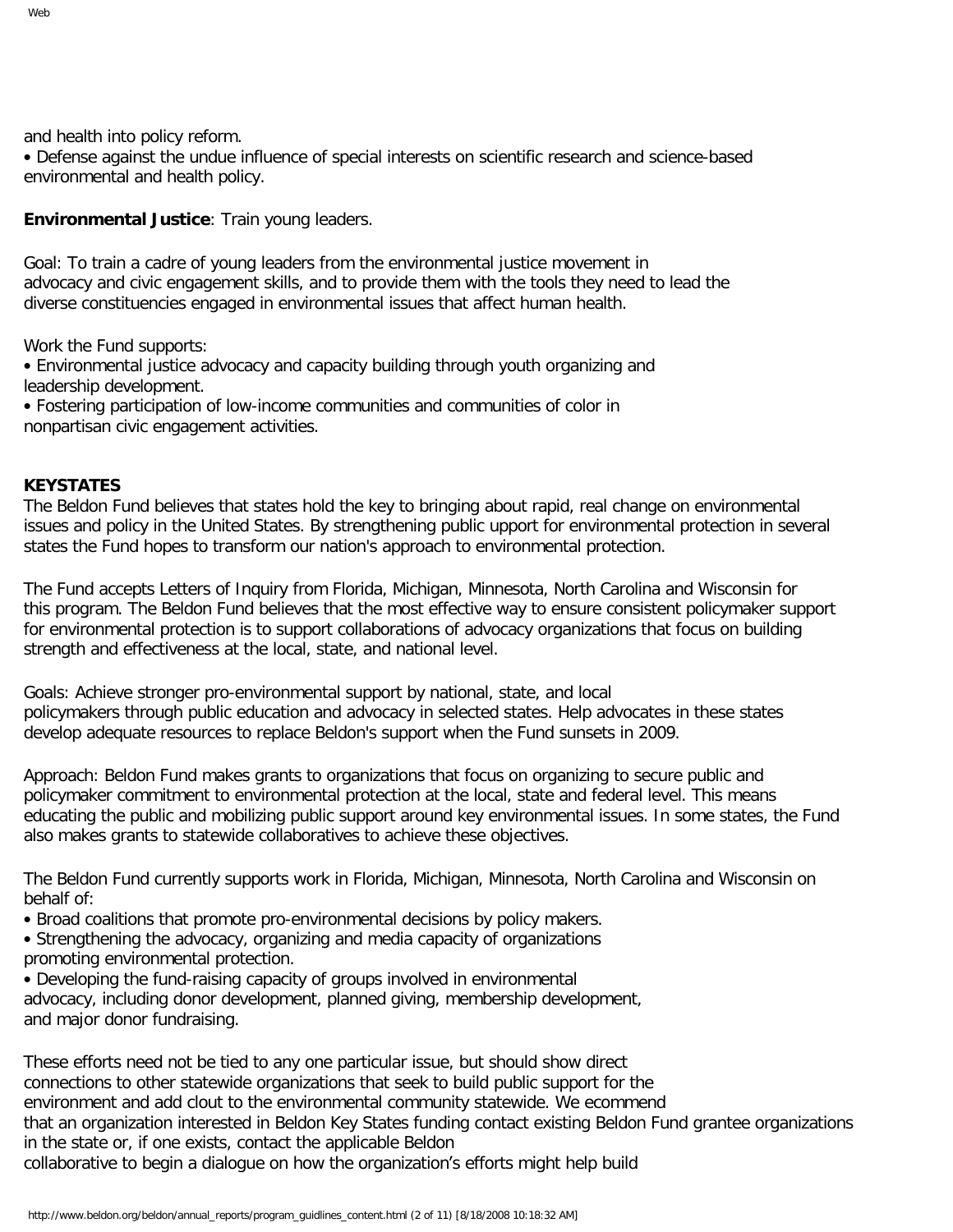statewide clout. To see if your organization fits within the Beldon Fund's Key States strategies in a particular state and to find the collaborative for that state, click here. Please keep in mind that there are more qualified applications than there is funding available, so even a good fit with our strategies and collaborative efforts are not a guarantee of funding. To see a list of work the Beldon Fund specifically does not offer grants for, click Exclusions. From time to time, the Fund may add and remove states from this program.

#### **EXCLUSIONS**

The Beldon Fund does not offer grants for:

- International efforts.
- Academic or university projects, unless they are directly linked to environmental
- advocacy and have impact well beyond the academic community.
- School- or classroom-based environmental education.
- Acquisition of land.
- Forest, wildlife habitat/refuges, land, marine, river, lake, wilderness preservation, protection or restoration.
- Film, video or radio production.
- Endowments.
- Capital campaigns.
- Deficit reduction.
- Acquisitions for museums or collections.
- Service delivery programs.
- Capital projects.
- Research.
- Arts and/or culture.
- Individuals.
- Scholarships.
- Publications.

#### **GRANT APPLICATION PROCEDURES**

Organizations seeking grants from the Fund should begin the process by taking the

eligibility quiz on our website, www.beldon.org. If the eligibility quiz suggests that you may be eligible for a grant from the Beldon Fund please submit a letter of inquiry in accordance with our Program Guidelines. The Fund grants both general support and project-specific support for one year or for multiple years. Content requirements and deadlines for letters of inquiry and invited proposals are specified under Deadlines. We require letters of inquiry from all organizations seeking grants from the Fund, including former grantees and current grantees seeking renewal. There is no specific limit on the number of requests we will consider from a single organization, nor is there a limit on the number of years we will continuously fund an organization. The amount granted depends on the scope of the project and the size of the applicant's budget. (To learn more about the kinds of grants we provide, please review the List of Grants that we have awarded in the past ww.beldon.org/beldon/grantees)

The Fund makes grants to public charities classified as tax-exempt under section 501(c)(3) of the Internal Revenue code. If you do not have 501(c)(3) tax-exempt status please indicate the name of the public charity that serves as your fiscal sponsor.

#### **Deadlines**

The Fund's staff reviews grant requests and makes recommendations to the Board of Trustees, which makes funding decisions three times a year at its meetings, usually in winter, spring, and fall. Letters of inquiry and, at the Fund's invitation, proposals must be received in our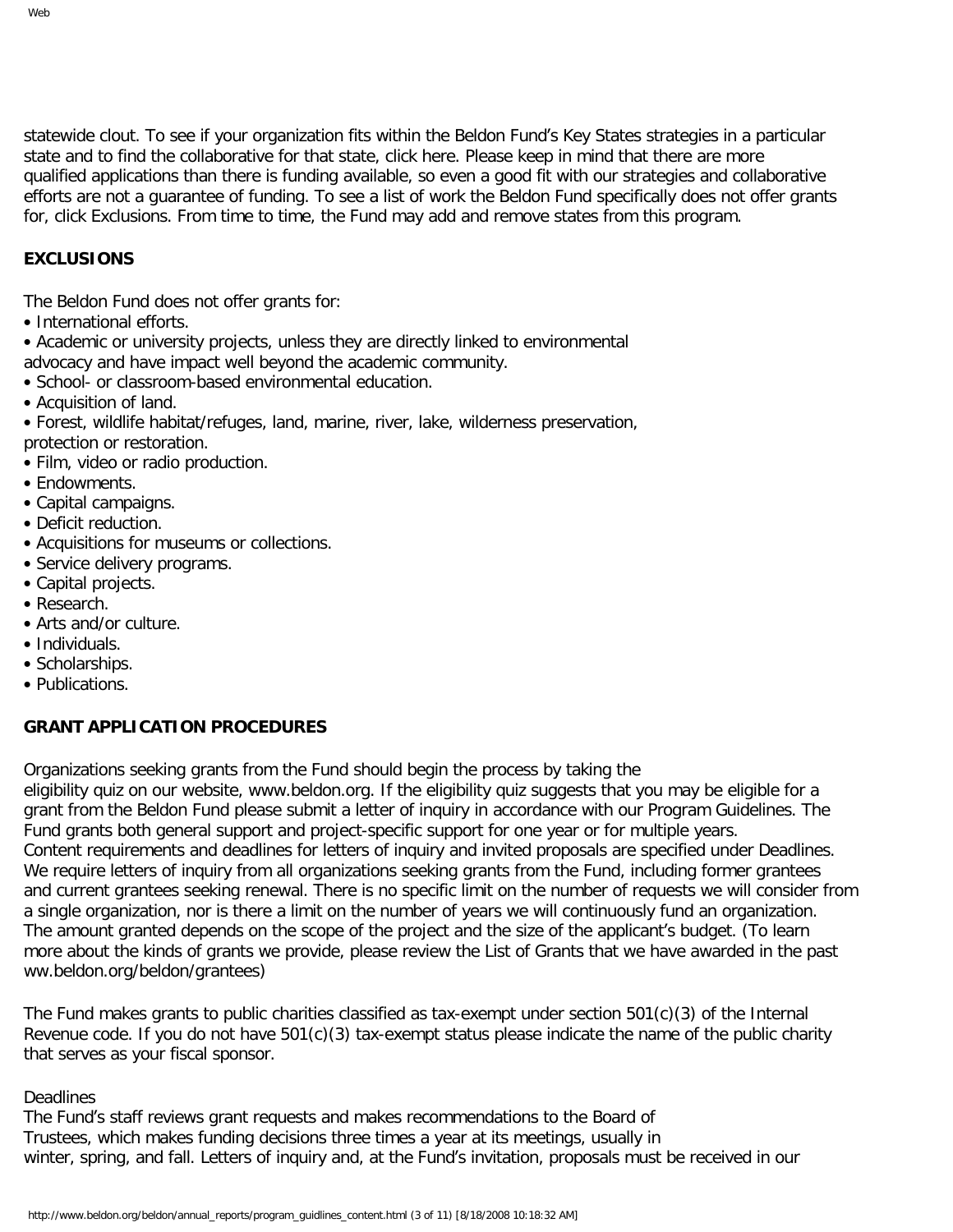office within the specified dates to be considered at the next Board meeting. Upcoming deadlines for letters of inquiry and proposals are listed under "Deadlines" in the Grant Applications section of our website. Letters of inquiry and proposals received outside the specified dates will not be considered by the Fund. If a grant is awarded, we will inform you of the Board's decision immediately following the Board meeting at which your proposal is discussed. Requests for funding may be denied at any time.

#### Preparing Letters of Inquiry

Grant seekers should familiarize themselves with the Fund's Program Guidelines. Proposals are considered in two programs: Human Health and the Environment and Key States. Applicants should consult the Exclusions section of the Program Guidelines to make sure that their type of project is one the Fund supports. If, after reviewing the Program Guidelines and the Exclusions, you wish to apply for a grant, you should submit a letter of inquiry to begin the process.

Please send us two copies of a letter of inquiry of no more than three pages typed in a legible typeface, 12 points in size.

#### YOUR LETTER MUST INCLUDE THE FOLLOWING INFORMATION:

#### • Date

- Name and address of organization.
- Executive director and contact person(s); telephone and fax numbers; and, if available, e-mail and web addresses.
- Name, address, telephone number, and executive director of your fiscal sponsor, if applicable.
- A paragraph summarizing the organization's mission and work.
- A paragraph summarizing the purpose of your request and the activities to be supported (indicate whether you seek general or project support, and include the project title, if project funding is requested).
- A paragraph describing the outcomes (goals) to be achieved by your project or organization.
- A paragraph summarizing the proposal's relevance to the Beldon Fund's Program Guidelines, identifying the Beldon Fund program(s) to which your request applies.
- Total dollar amount requested and time period the grant will cover.
- Total dollar amount committed or requested from other funding sources and the names of those sources.
- Total dollar amount of your organizational budget for the current fiscal year.
- Total dollar amount of your actual organizational expenses for the most recently completed fiscal year.
- Total dollar amount of the project budget for the current fiscal year, if applicable.
- The tax-exempt status of your organization or its fiscal sponsor.
- Mail two copies of your letter of inquiry to: Letters of Inquiry, Beldon
- Fund, 99 Madison Avenue, 8th Floor, New York, NY 10016

Please note that your letter of inquiry must be received in our office within the dates specified under "Deadlines" on our website. We do not accept applications electronically or by fax at this time. Please do not submit examples of past work, articles, reports, books, videos, CDs or other supporting materials with your letter of inquiry. Our staff will promptly acknowledge the receipt of your letter of inquiry and give it careful consideration. The Fund's Response to Your Letter of Inquiry

Within one month of the closing date for submission of letters of inquiry, organizations whose programs or projects fit the Beldon Fund's Program Guidelines will be invited to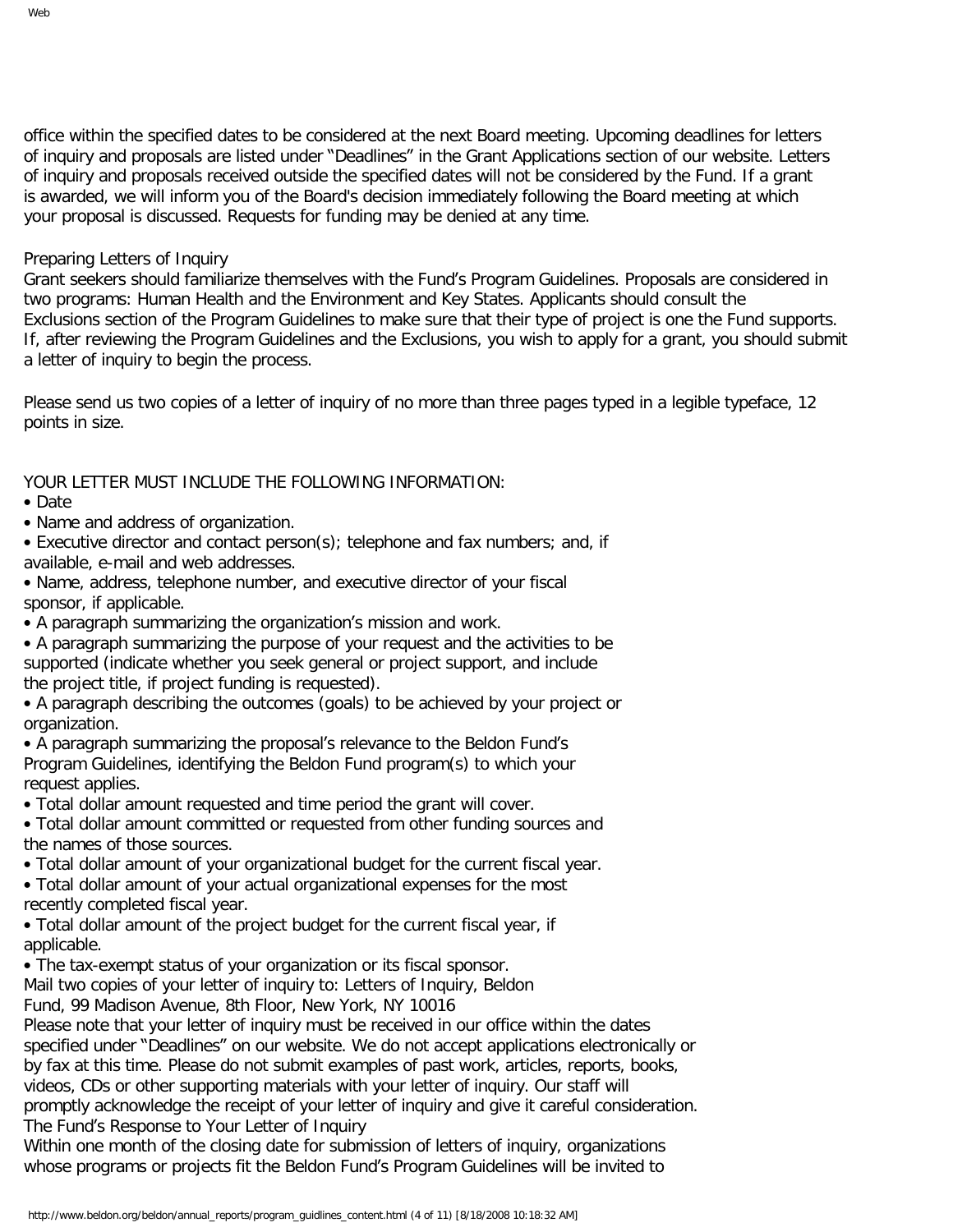submit a full proposal with supporting materials. All other applicants will be notified that the Beldon Fund will not be able to support their request.

If you have questions about our Program Guidelines or Grant Application Procedures, or about the status of a letter of inquiry you have submitted, please feel free to contact our Grants Manager, Holeri Faruolo, toll free at (800) 591-9595, or via email at info@beldon.org.

Preparing a Full Proposal

If your organization is invited to submit a full proposal, it need not be elaborate. Your proposal should include a narrative of five-to-seven pages, and supporting material as detailed below. Proposals prepared for other foundations are acceptable as long as they include all of the Beldon Fund's required information and attachments. Also acceptable are the National Network of Grantmakers' Common Grant Application or an application used by another regional association of grant makers.

Please send us two complete copies of the proposal package. The proposal package should consist of the narrative plus financial information and attachments.

YOUR FIVE-TO-SEVEN PAGE NARRATIVE SHOULD BE TYPED IN A LEGIBLE TYPEFACE, 12 POINTS IN SIZE, AND INCLUDE:

• Organization background, including accomplishments and qualifications, particularly as they relate to the purpose for which you are requesting support.

• Immediate problems or needs to be addressed by your project or organization.

• The target population or community served by your project or organization and how that constituency is involved in the design and implementation of your work.

• Long-term systemic or social change being sought.

• Strategies for implementing the work and a timetable for achieving outcomes (goals).

• Plan for evaluating the work (including criteria for success), and for disseminating the findings.

• If appropriate, a plan for continuing the work beyond the grant period.

• If you are applying for renewal funding, submit a brief year-to-date narrative describing your use of the previous year's grant. (We will still expect a final grant report at the end of the year.)

YOUR FINANCIAL INFORMATION SHOULD INCLUDE:

• Organizational budget for the current fiscal year.\*

• Actual organizational income and expenses for the past two years.\*

• List of your organization's (and, your project's, if applicable) ten largest foundation sources of funding and the dollar amounts committed or pending for the current fiscal year.

• List of your organization's ten largest foundation sources of funding over the last five years and their cumulative grant totals.

• For project grant requests, an annual project budget (for multi-year requests, include an annual budget for each year for which you request funding).

• For project grant requests, a statement of actual project income and expenses for the past two years, if available.

INCLUDE THE FOLLOWING ATTACHMENTS:

• IRS 501(c)(3) determination letter and all IRS rulings or notices regarding the tax-exempt status of your organization.

• If your organization does not have 501(c)(3) status, send the name and IRS 501(c)(3) determination letter of its fiscal sponsor.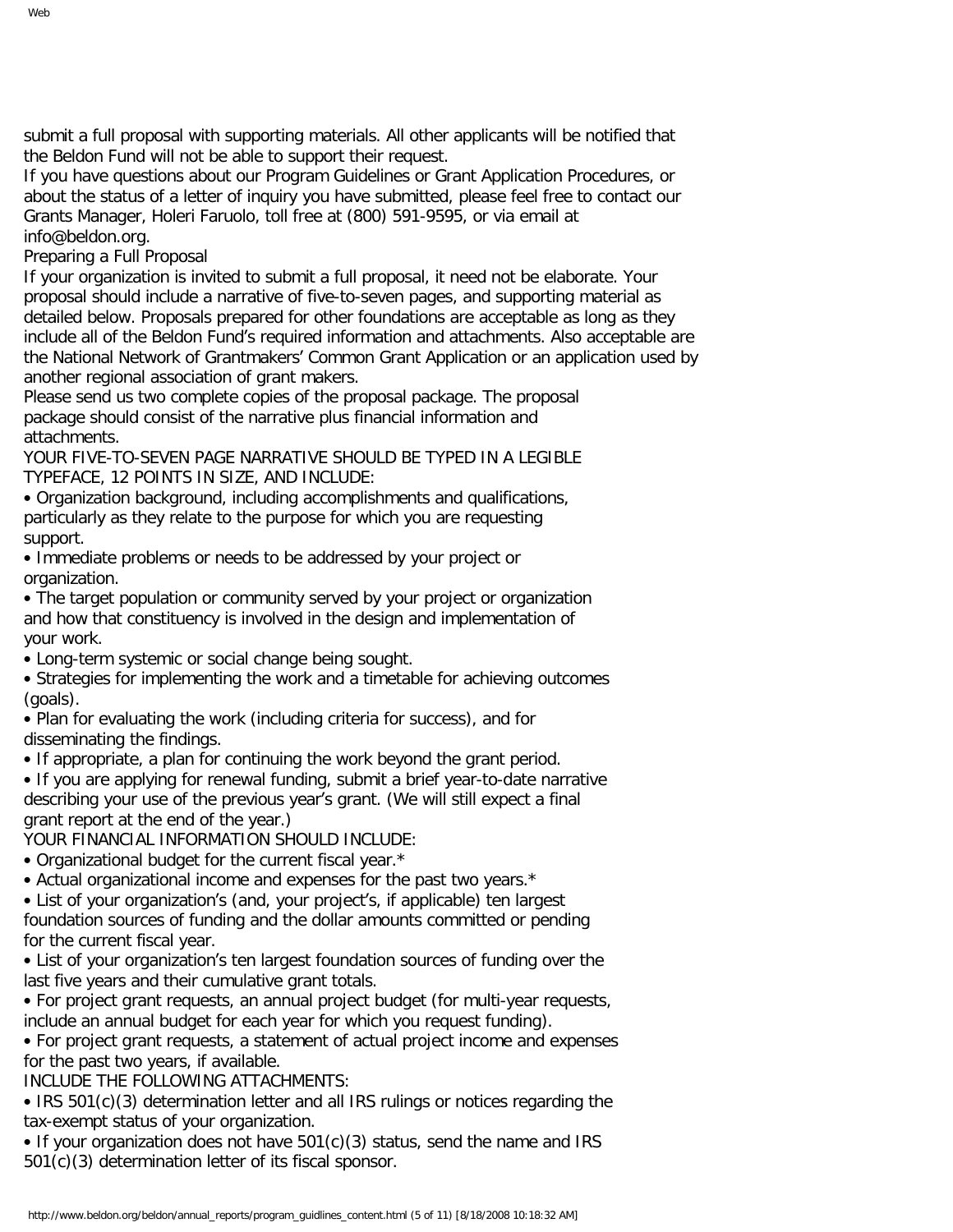• Most recent audited financial statements.\*

• Most recent IRS Form 990, including any schedules and attachments.\*

• Most recent annual report describing your organization's activities, if one is published.\*

• If your organization has made a 501(h) election, please include a copy of Form 5768 (Election to Make Expenditures to Influence Legislation).\*

• List of member organizations, if applicable.

• List of your organization's Board of Directors and staff (describe Board and staff responsibilities, work and leadership experience, and criteria for board selection).\*

\* - The Beldon Fund provides grants to public charities. If your organization is not a public charity that has received tax-exempt status under Section 501 (c) (3) of the Internal Revenue Code and intends to operate as a project of another organization, please supply all of the information requested above for that organization. If you have any questions about this issue, please contact our Grants Manager, Holeri Faruolo, toll free at (800) 591- 9595, or via e-mail at info@beldon.org.

We encourage you to submit an environmentally sensitive application: avoid folders, plastic covers, or binders and use double-sided copying where possible.

Mail two complete copies of the proposal package to Grant Proposals,

Beldon Fund, 99 Madison Avenue, 8th Floor, New York, NY 10016.

(Because proposals require a number of attachments, we do not accept proposals electronically or by fax.) Please note that your proposal must be received in our office within the dates listed under "Deadlines" on our website.

Our staff will promptly acknowledge receipt of your proposal. During our review of your proposal, we may contact you for additional information or material. An invitation to send a proposal and any requests for additional information should not be interpreted as a guarantee of future support. If a grant is awarded, you will be asked to sign a Grant Agreement that describes the reporting and other requirements of the grant.

If you have questions about the status of the proposal you have submitted, or if there are significant changes or news that you would like us to know about during the course of our review, please feel free to contact the program officer who invited your proposal toll free at (800) 591-9595.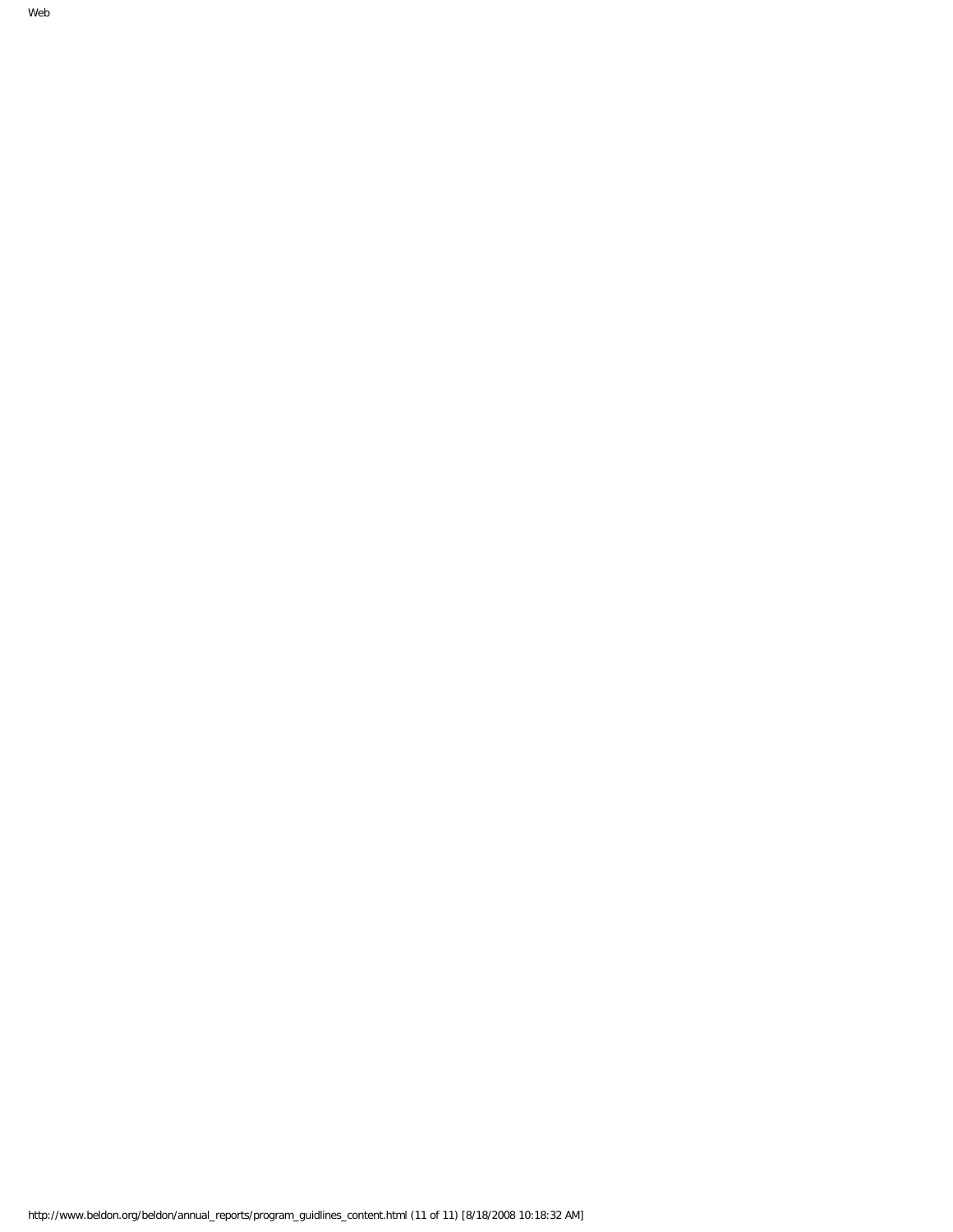<span id="page-34-0"></span>

**FINANCIAL REPORT** 

| <b>FINANCIAL REPORT</b><br><b>BALANCE SHEET</b>  |              |              |  |
|--------------------------------------------------|--------------|--------------|--|
| <b>ASSETS</b>                                    | 2006         | 2005         |  |
| <b>CURRENT ASSETS</b>                            |              |              |  |
| Cash and cash equivalents<br>Interest receivable | \$469,064    | \$266,224    |  |
| Investments                                      | 32,625,162   | 45, 133, 193 |  |
| Rental deposits                                  | 37,360       | 37,360       |  |
| Other                                            | 24,707       | 26,896       |  |
|                                                  | 33, 156, 293 | 45,463,673   |  |
| <b>FIXED ASSETS</b>                              |              |              |  |
| Equipment                                        | 144,964      | 144,964      |  |
| Furniture and fixtures                           | 99,431       | 99,431       |  |
| Leasehold improvements                           | 704,696      | 704,696      |  |
|                                                  | 949,091      | 949,091      |  |
| Accumulated depreciation                         | (774, 731)   | (693, 274)   |  |
|                                                  | 174,360      | 255,817      |  |
| <b>Total Assets</b>                              | \$33,330,653 | \$45,719,490 |  |
| <b>LIABILITIES AND NET ASSETS</b>                |              |              |  |

# **LIABILITIES**

Grants payable

Current \$ 1,871,600 \$ 2,598,600

**GUIDELINES** 

2006 GRANTS LIST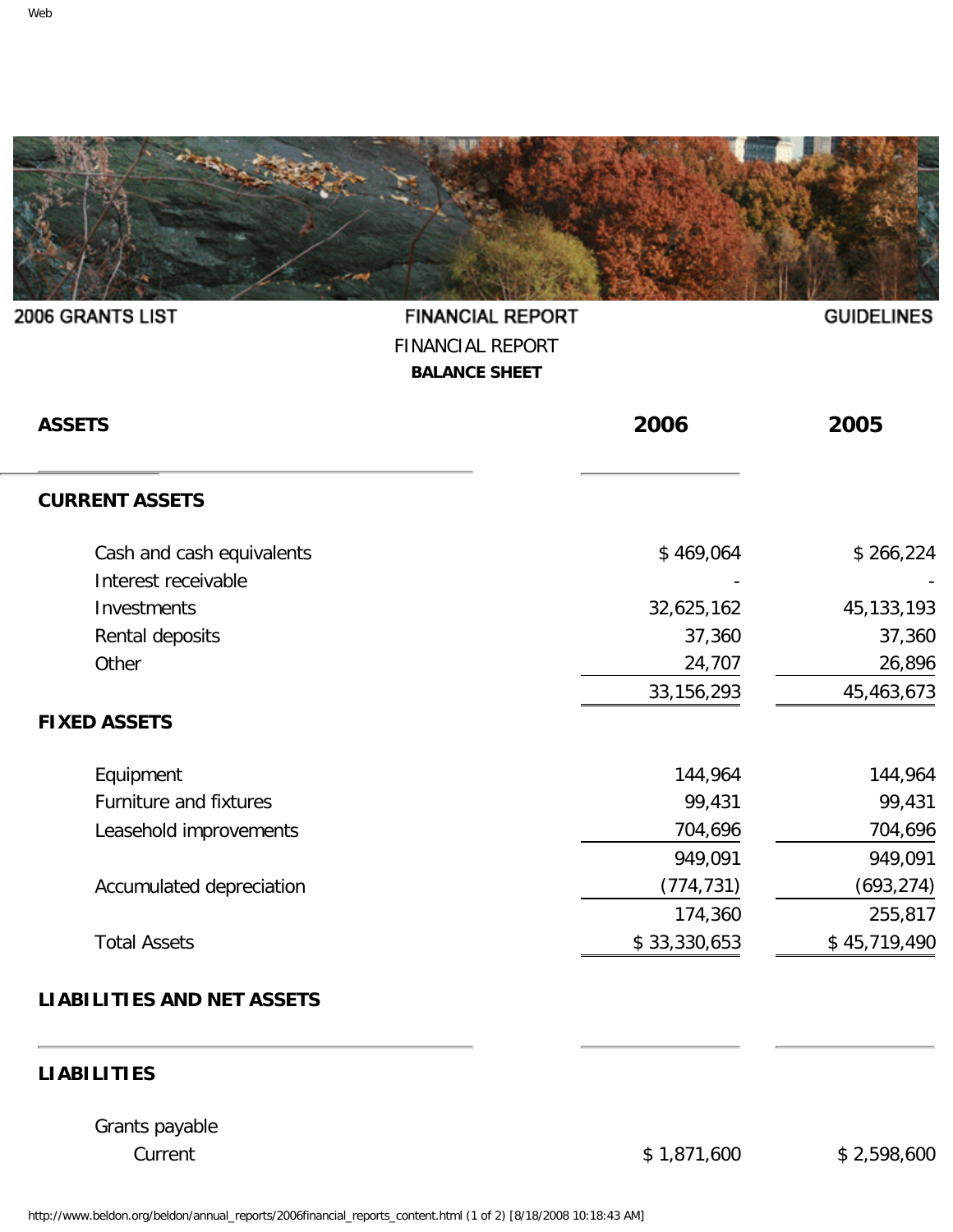| Long-term                                     | 75,000       | 50,000       |
|-----------------------------------------------|--------------|--------------|
| Accounts payable                              | 90,086       | 48,834       |
| Federal excise tax                            |              |              |
| Excise and Unrelated business income<br>taxes | 38,500       | 5,000        |
| Deferred Federal excise tax                   | 46,956       | 82,131       |
| <b>Total Liabilities</b>                      | 2,122,142    | 2,784,565    |
| UNRESTRICTED NET ASSETS                       | 31,208,511   | 42,934,925   |
| <b>Total Liabilities and Net Assets</b>       | \$33,330,653 | \$45,719,490 |
|                                               |              |              |

The accompanying notes to the financial statements are an integral part of these statements.

 $>>$ NEXT.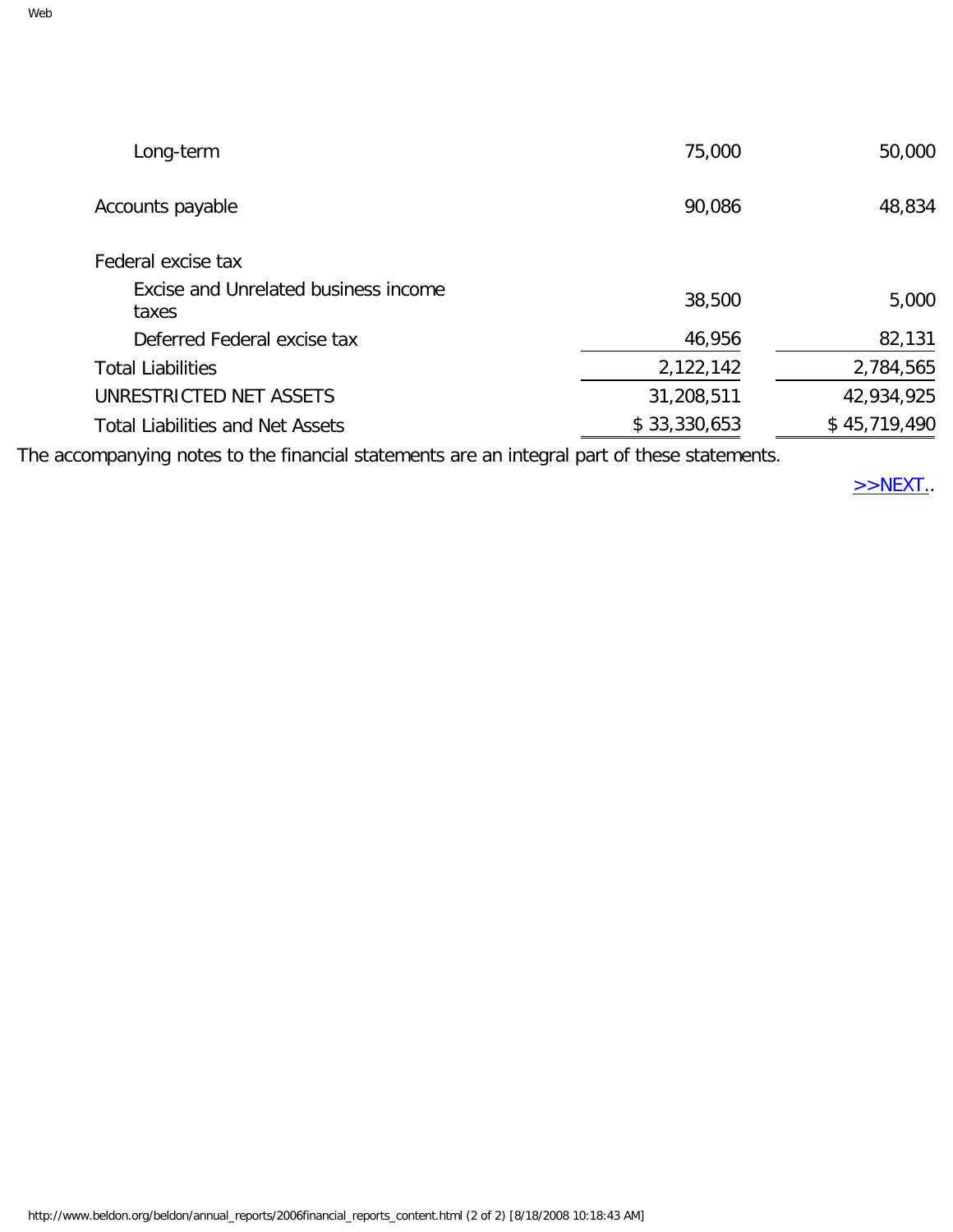<span id="page-36-0"></span>

| 2006 GRANTS LIST                                             | <b>FINANCIAL REPORT</b>        | <b>GUIDELINES</b> |
|--------------------------------------------------------------|--------------------------------|-------------------|
|                                                              | <b>STATEMENT OF ACTIVITIES</b> |                   |
|                                                              | 2006                           | 2005              |
| <b>SUPPORT AND REVENUE</b>                                   |                                |                   |
| Interest                                                     | \$854,314                      | \$619,067         |
| Dividends and partnership earnings                           | 42,246                         | 82,456            |
| Gain on sale of investments and change in<br>unrealized gain | 2,314,423                      | 2,050,588         |
| TOTAL SUPPORT AND REVENUES                                   | 3,210,983                      | 2,752,111         |
| <b>EXPENSES</b>                                              |                                |                   |
| Program                                                      |                                |                   |
| Grants                                                       | 12,364,899                     | 11,289,000        |
| Foundation directed projects                                 | 337,935                        | 430,839           |
|                                                              | 12,702,834                     | 11,719,839        |
| Administration                                               |                                |                   |
| Accounting and audit                                         | 24,630                         | 27,162            |
| Bank charges                                                 | 270                            | 175               |
| Board meetings, conferences and travel                       | 120,914                        | 115,613           |
| Consultants                                                  | 18,938                         | 26,708            |
| Depreciation                                                 | 81,457                         | 86,321            |
| Equipment                                                    | 17,059                         | 38,424            |
| Excise and unrelated business income taxes                   | 66,300                         | 33,138            |
| Insurance                                                    | 12,319                         | 14,396            |
| Investment fees                                              | 101,730                        | 226,156           |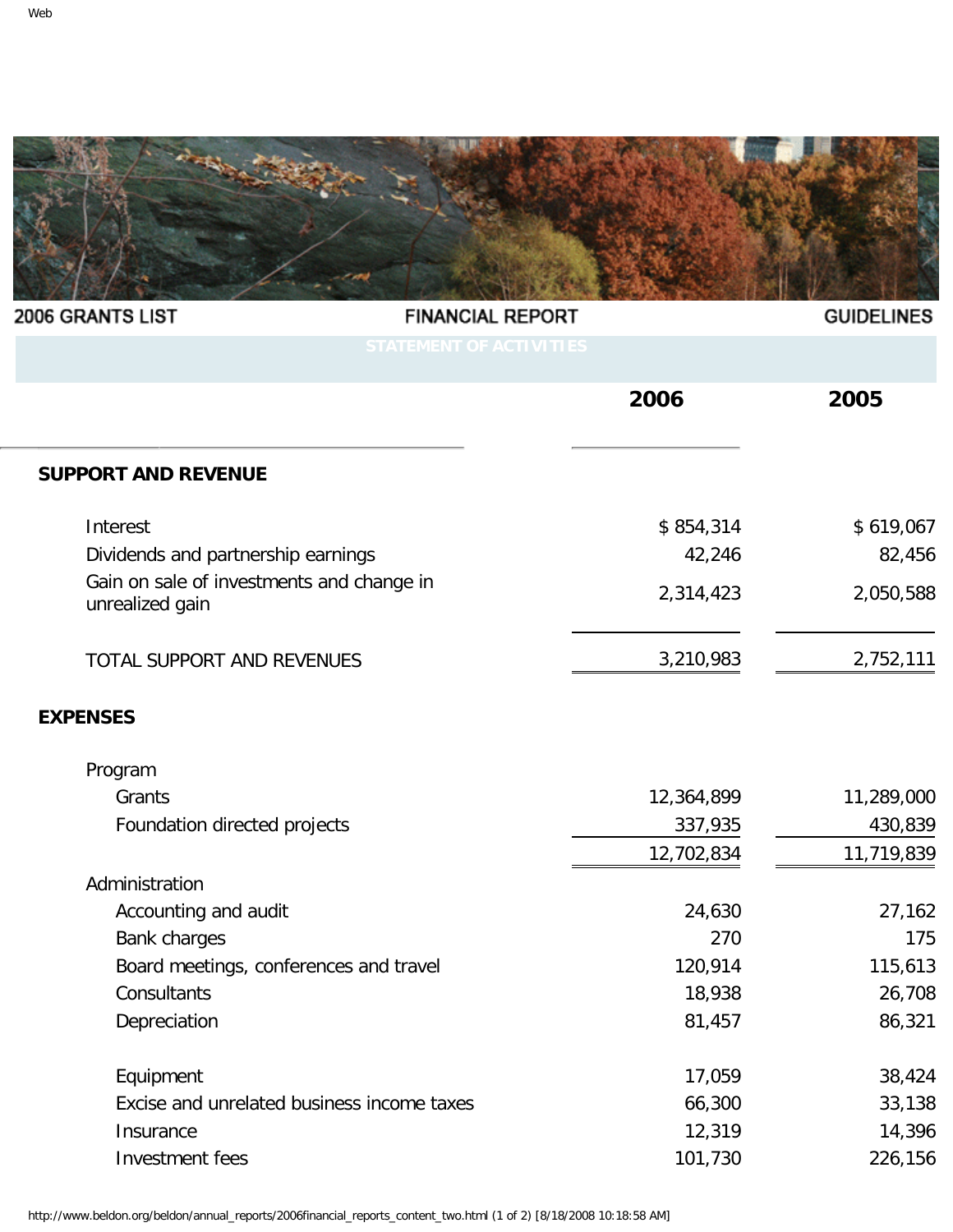| Legal                             | 61,545         | 48,814         |
|-----------------------------------|----------------|----------------|
| Memberships                       | 21,775         | 30,134         |
| Office supplies                   | 17,703         | 31,792         |
| Payroll taxes and benefits        | 381,507        | 346,233        |
| Rent and utilities                | 195,307        | 190,624        |
| Repairs and maintenance           | 32,518         | 28,319         |
| <b>Salaries</b>                   | 1,047,099      | 962,279        |
| Telephone                         | 33,492         | 33,466         |
|                                   | 2,234,563      | 2,239,754      |
| <b>Total Expenses</b>             | 14,937,397'    | 13,959,593     |
| Change in Net Assets for the Year | (11, 726, 414) | (11, 207, 482) |
| Net Assets, Beginning of Year     | 42,934,925     | 54, 142, 407   |
| NET ASSETS, END OF YEAR           | \$31,208,511   | \$42,934,925   |

The accompanying notes to the financial statements are an integral part of these statements.

[<<PREVIOUS](#page-34-0) [>> NEXT](#page-38-0)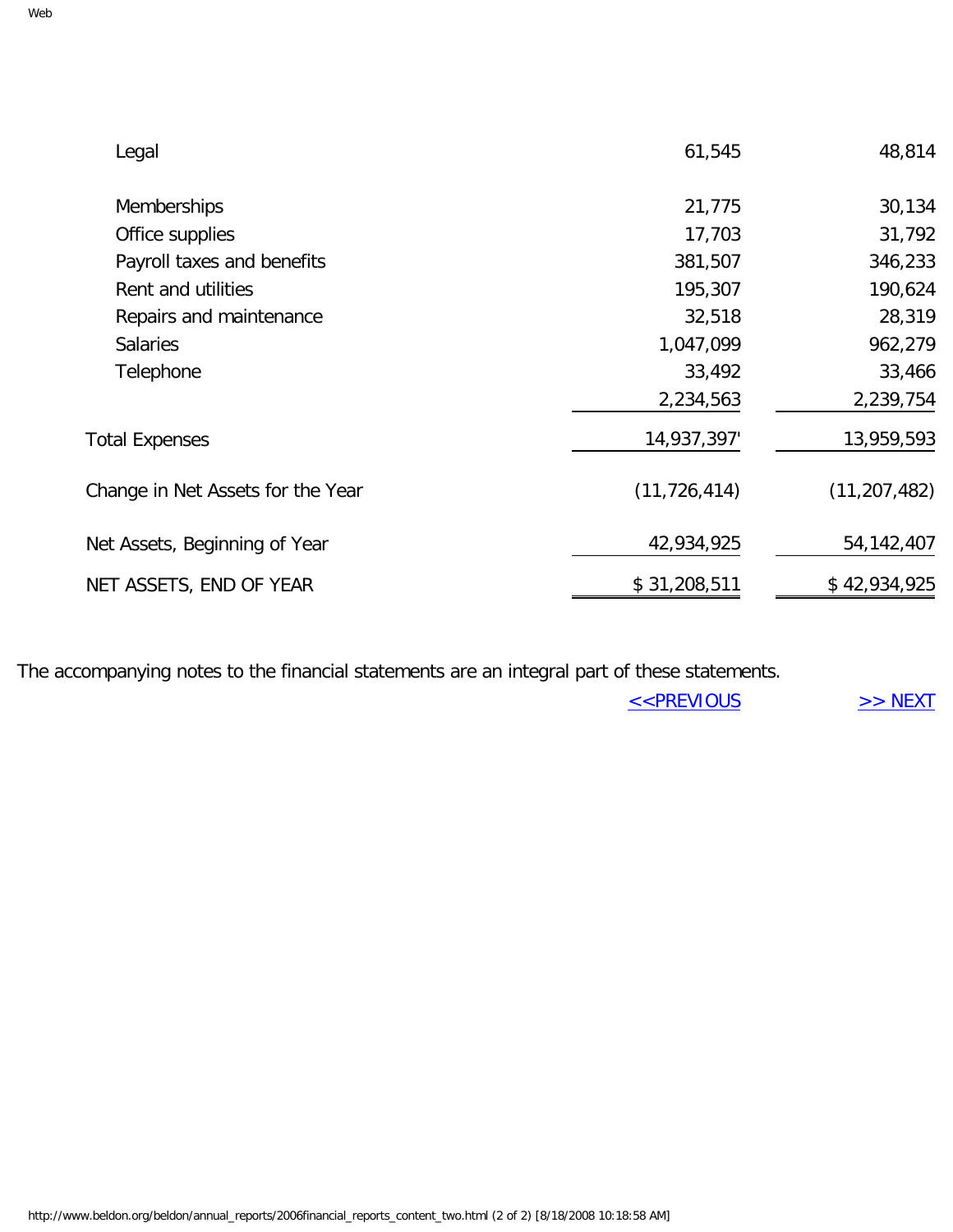<span id="page-38-0"></span>

| 2006 GRANTS LIST                                                                               | <b>FINANCIAL REPORT</b>        | <b>GUIDELINES</b> |
|------------------------------------------------------------------------------------------------|--------------------------------|-------------------|
|                                                                                                | <b>STATEMENT OF CASH FLOWS</b> |                   |
| <b>CASH FLOWS PROVIDED (USED)</b>                                                              | 2006                           | 2005              |
| <b>CASH FLOWS PROVIDED (USED)</b>                                                              |                                |                   |
| <b>FROM OPERATING ACTIVITIES</b>                                                               |                                |                   |
| Change in net assets                                                                           | \$(11, 726, 414)               | \$(11, 207, 482)  |
| Adjustments to reconcile change in net assets to net cash<br>provided by operating activities: |                                |                   |
| Depreciation                                                                                   | 81,457                         | 86,321            |
| Realized (gain) loss on sale of investments                                                    | (5,796,838)                    | (2,534,966)       |
| Change in unrealized appreciation                                                              | 3,482,415                      | 484,378           |
| Decrease in interest receivable                                                                |                                | 140,095           |
| Decrease in other assets                                                                       | 2,189                          | 9,393             |
| Decrease) in accounts payable                                                                  | 41,252                         | (31,588)          |
| Increase in grants payable                                                                     | (702,000)                      | (1,675,055)       |
| Increase excise and un-related business income taxes<br>payable                                | 33,500                         | 5,000             |
|                                                                                                | (14, 584, 439)                 | (14, 732, 904)    |
|                                                                                                |                                |                   |

# **FROM INVESTING ACTIVITIES**

| Purchase of investments                          | (15, 595, 968) | (18,691,470) |
|--------------------------------------------------|----------------|--------------|
| Proceeds from sales or maturities of investments | 30,383,247     | 33,535,813   |
|                                                  | 14,787,279     | 14,844,343   |
| Net Increase in Cash                             | 202,840        | 120,439      |

http://www.beldon.org/beldon/annual\_reports/2006financial\_reports\_content\_three.html (1 of 2) [8/18/2008 10:19:13 AM]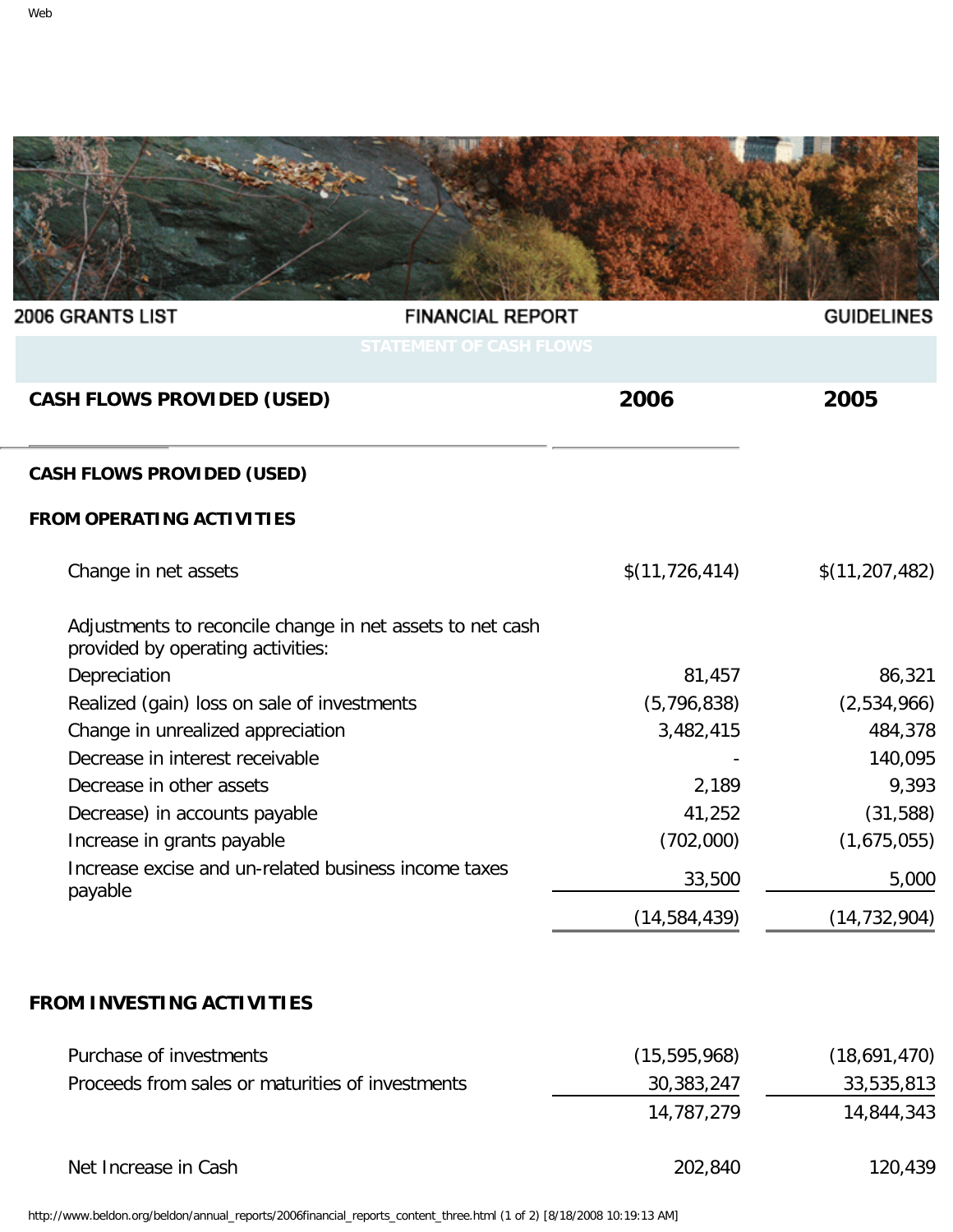| Cash, beginning of year                                                                      | 266,224                                                           | 145,785   |
|----------------------------------------------------------------------------------------------|-------------------------------------------------------------------|-----------|
| Cash, end of year                                                                            | 469,064                                                           | 266,224   |
| Supplemental Information:                                                                    |                                                                   |           |
| Cash paid for excise taxes and unrelated<br>business income taxes                            | \$32,800                                                          | \$25,238  |
| The accompanying notes to the financial statements are an integral part of these statements. |                                                                   |           |
|                                                                                              | < <previous< td=""><td><math>&gt;&gt;</math>NEXT</td></previous<> | $>>$ NEXT |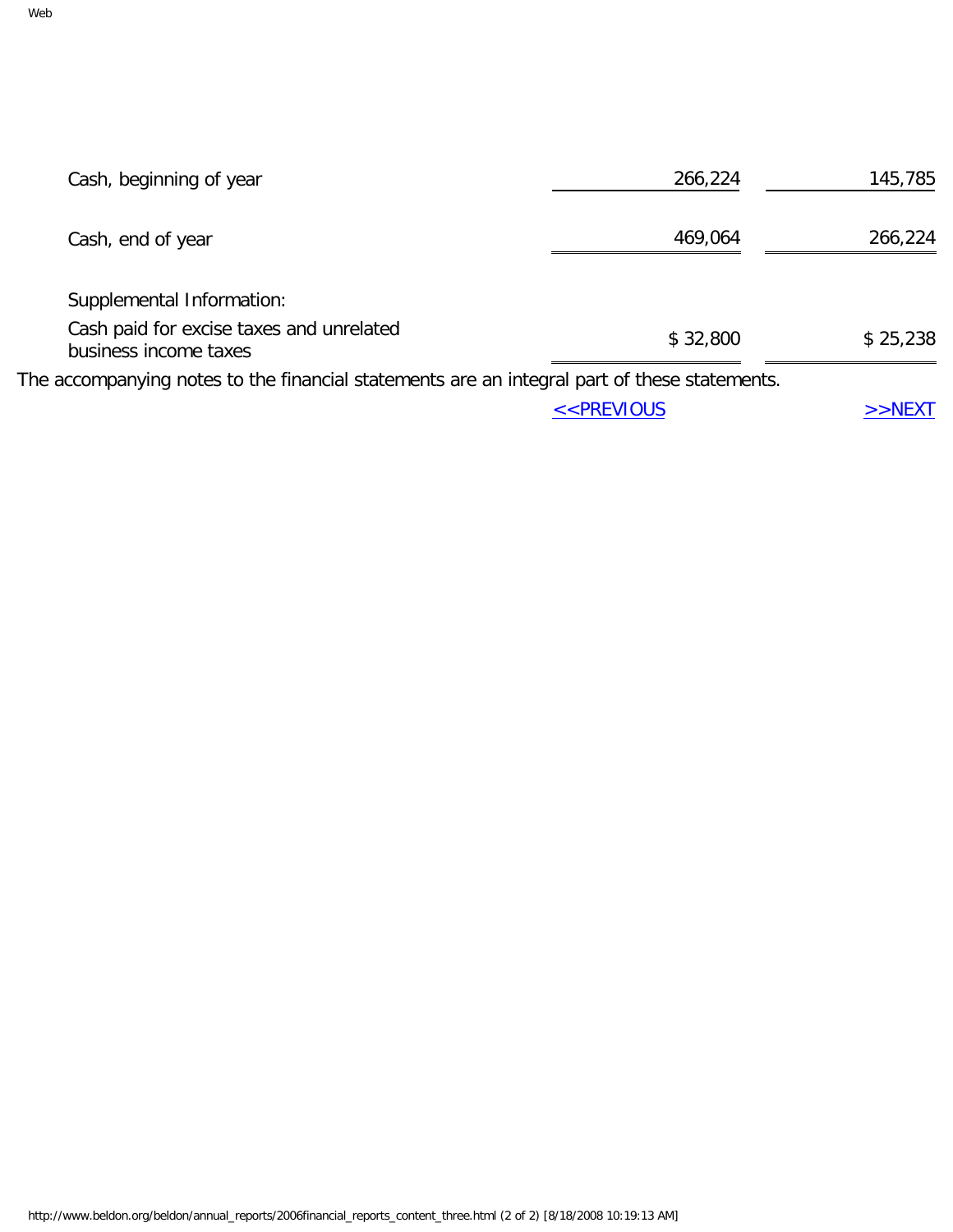<span id="page-40-0"></span>

#### **2006 GRANTS LIST**

# **FINANCIAL REPORT**

**GUIDELINES** 

# **NOTES TO FINANCIAL STATEMENT**

#### **NOTE 1 > ORGANIZATION**

The Beldon II Fund (the Fund) was established in 1988 as a private foundation organized to distribute monies to public charities involved in environmental preservation. In accordance with the donor's wishes, the Fund will spend out its assets and close during 2009.

#### **NOTE 2 > SUMMARY OF SIGNIFICANT ACCOUNTING POLICIES**

#### BASIS OF ACCOUNTING

The Fund's financial statements are presented on the accrual basis of accounting. Revenue is recognized when earned and expenses are recognized when incurred.

#### ACCOUNTING ESTIMATES

The preparation of financial statements in accordance with accounting principles generally accepted in the United States of America requires management to make estimates and assumptions which affect the reported amounts of assets and liabilities and the disclosure of contingencies, if any, at the date of financial statements and revenue and expenses during the reporting period. Actual results could differ from these estimates.

#### INVESTMENTS

Investments are reported at their fair value. Fair value is determined using quoted market prices for marketable securities and at the values reported by the Funds for alternative investments. Some of the values reported for alternative investments are based on unaudited numbers. Also, the fair value of these investments can be based on significant estimates made by the fund managers. Actual values could differ. Management believes it will not have to adjust these values. Realized gains and losses on sale are determined by comparison of purchase cost to proceeds. For donated investments, cost is the donor's cost. Invested cash includes receivables and payables for pending trades.

#### FIXED ASSETS, DEPRECIATION AND AMORTIZATION

Fixed assets are stated at cost. Depreciation is computed using the straight-line method over the estimated useful life of the assets as follows:

| Equipment              | 3-7 years |
|------------------------|-----------|
| Furniture and fixtures | 7 years   |
| Leasehold improvements | 10 years  |

#### CASH AND CASH EQUIVALENTS

Cash and cash equivalents are checking accounts and operating money market funds.

#### **NOTE 3 > INVESTMENTS**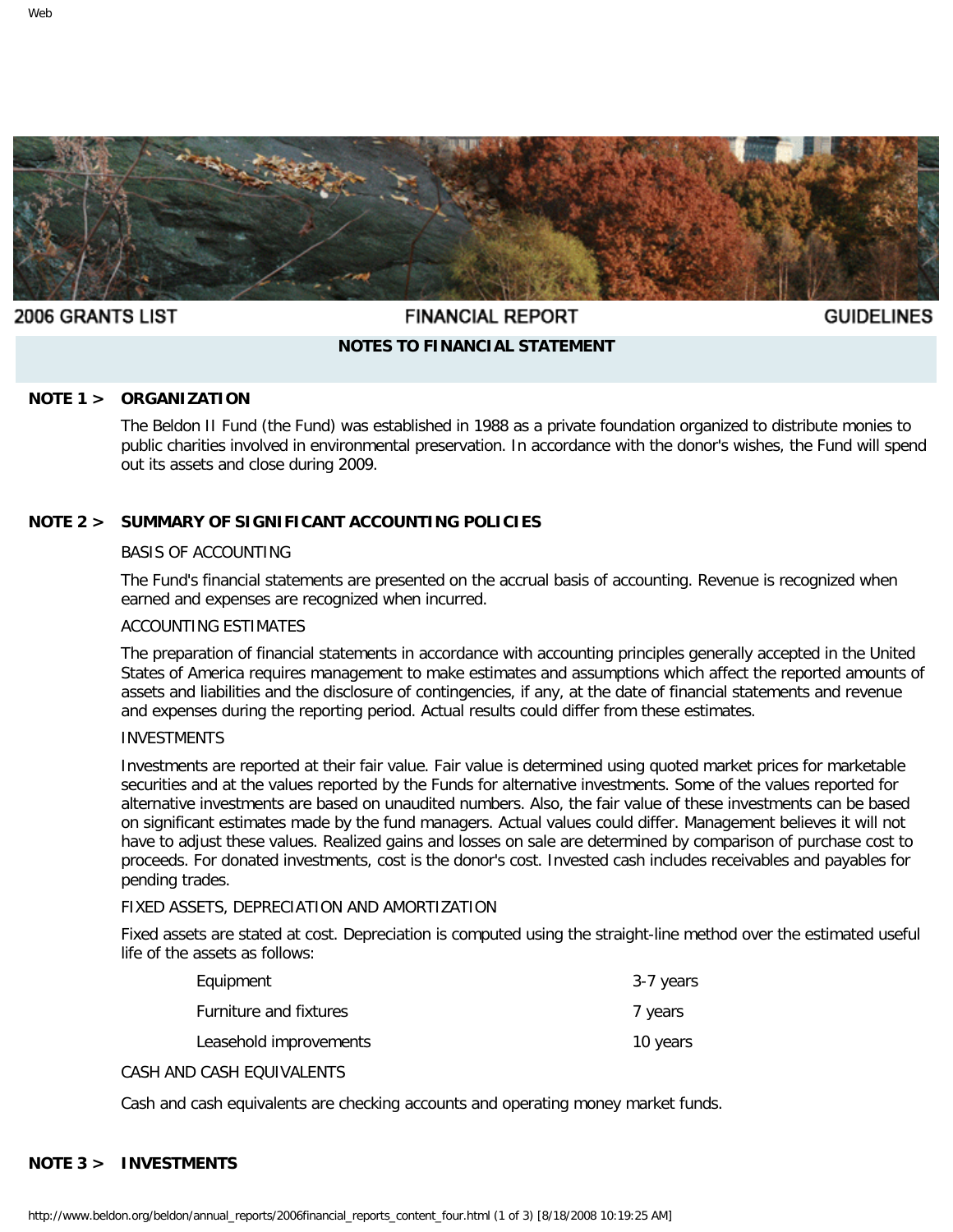The Fund's investments consist of the following as of December 31, 2006 and 2005:

|                         | 2006         |                   | 2005         |                   |
|-------------------------|--------------|-------------------|--------------|-------------------|
|                         | COST         | <b>FAIR VALUE</b> | COST         | <b>FAIR VALUE</b> |
| Invested cash           | \$16,130,527 | \$16,130,527      | \$(228, 781) | \$ (228, 781)     |
| Comman stocks           | 715,247      | 840,455           | 4,849,524    | 6,690,986         |
| Bond fund               |              |                   | 9,496,862    | 9,328,515         |
| Stock fund              | 158,867      | 204,164           | 169,667      | 188,024           |
| Alternative investments | 10,924,950   | 15,450,015        | 22,632,761   | 29, 154, 449      |
|                         | \$27,929,591 | \$32,625,161      | \$36,920,033 | \$45,133,193      |

The Fund's gain on sale of investments and change in urealized gain was comprised of the following:

|                                                                                    | 2006        | 2005        |
|------------------------------------------------------------------------------------|-------------|-------------|
| <b>Realized Gains</b>                                                              | \$5,796,838 | \$2,534,966 |
| Change in unrealized appreciation, net of<br>change in deferred Federal excise tax | (3,482,415) | (484,378    |
|                                                                                    | 2,314,423   | 2,050,588   |

#### **NOTE 4> FEDERAL EXCISE TAXES**

The Fund's investment income, reduced by certain allowable expenses, is subject to federal excise tax at a rateof either 1% or 2%. The Fund was required to pay excise tax at the 1% rate for 2006 and 2005. One of the Fund's alternative investments also generates unrelated business income taxes.

The Fund is also required to make minimum annual charitable distributions within certain time periods. The : required distribution is 5% of the average fair market value of investment assets, less the excise tax on investment income. The Fund has satisfied this requirement.

Deferred excise taxes are recorded on the unrealized appreciation on investments using the Fund's normal 1% excise tax rate.

#### **NOTE 5> LEASE COMMITMENTS**

The Fund is subject to a 1O-year lease for office space at 99 Madison Avenue, New York, NY, that commenced June 1, 1999. A security deposit of \$33,750 was required under the terms of the lease. Minimum lease payments required by the lease are \$135,000 per year, terminating May 31 , 2009.

#### **NOTE 6> RETIREMENT PLAN**